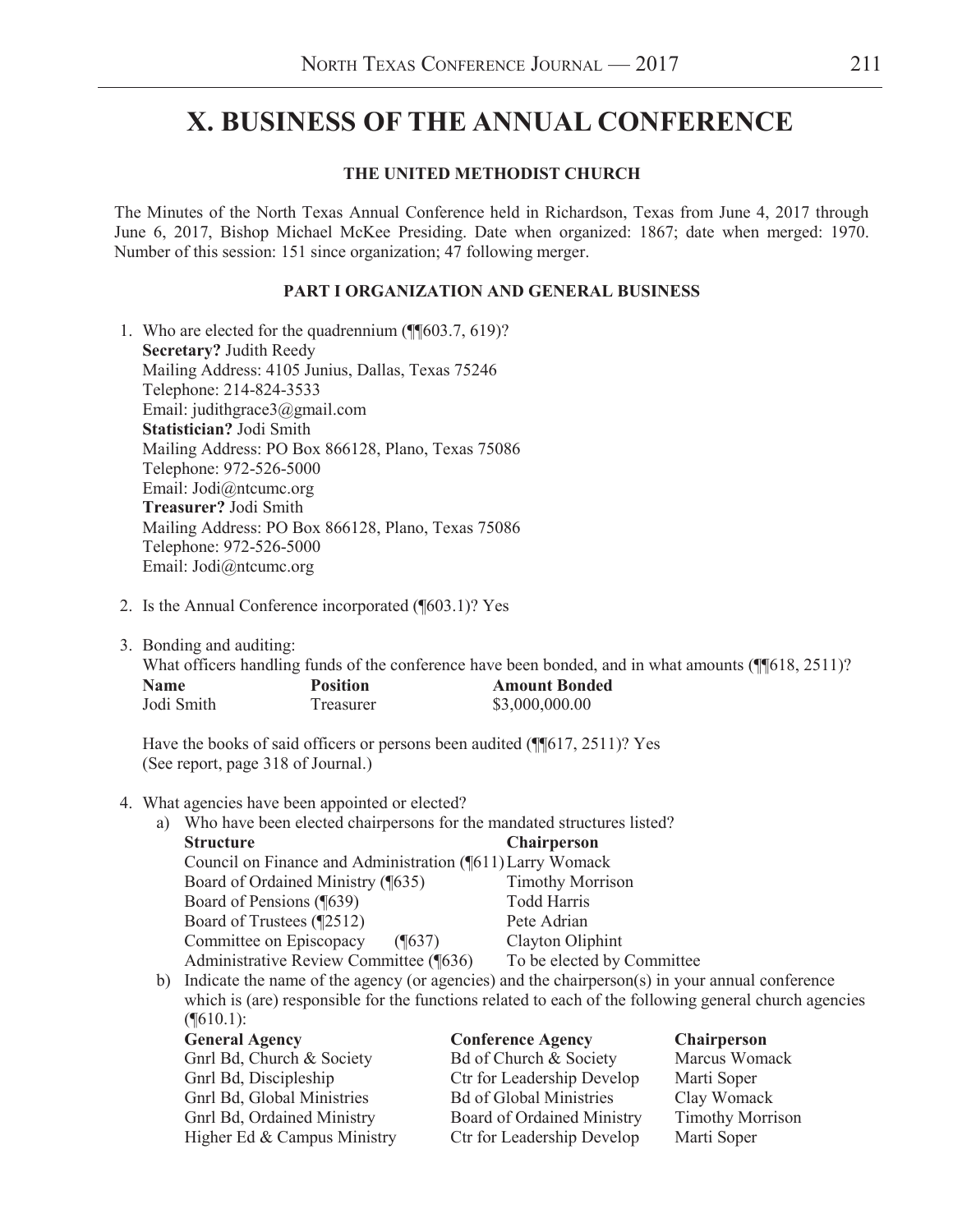|               | Gnrl Comm, Archives & History                                                                   | Comm on Archives & Hstry    | <b>Ben David Hensley</b>     |
|---------------|-------------------------------------------------------------------------------------------------|-----------------------------|------------------------------|
|               | Gnrl Comm, Christian Unity & Inter-religious Concerns (Same)                                    |                             | Rachel Baughman              |
|               | Gnrl Comm, Religion & Race Com on Religion & Race                                               |                             | <b>April Johnson Bristow</b> |
|               | Gnrl Comm, Status & Role of Women COSROW                                                        |                             | Jean Wood                    |
|               | <b>UM</b> Communications                                                                        | Communications              | Matt Jacob                   |
| $\mathbf{c})$ | Indicate the conference agencies and chairpersons which have responsibilities for the following |                             |                              |
|               | functions:                                                                                      |                             |                              |
|               | <b>General Agency</b>                                                                           | <b>Name of Agency</b>       | <b>Chairperson</b>           |
|               | Criminal Justice & Mercy Min (¶657) Ctr for Missional Outreach                                  |                             | Andrew Joseph Lewis          |
|               | Disability Concerns (¶653)                                                                      | Ctr for Missional Outreach  | Andrew Joseph Lewis          |
|               | Equitable Compensation (¶625)                                                                   | Ctr for Leadership Develop  | Marti Soper                  |
|               | Laity $(\sqrt{631})$                                                                            | Board of Laity              | Jeff Bouis                   |
|               | Native American Ministry (¶654)                                                                 | Ethnic Local Ch Concerns    | <b>Wally Butts</b>           |
|               | Small Membership Churches (¶645)                                                                | Ctr, New Ch Dev/Cong Dev    | <b>Owen Ross</b>             |
| d)            | Indicate the president or equivalent for the following organizations.                           |                             |                              |
|               | Organization                                                                                    | <b>Name of Agency</b>       | <b>Chairperson</b>           |
|               | Conf UMW (¶647)                                                                                 | United Methodist Women      | Mae Alexander                |
|               | Conf UMM (¶648)                                                                                 | United Methodist Men        | <b>TBD</b>                   |
|               | Conf Council Youth Min (¶649)                                                                   | Conf Council on Youth Min   | Anna Shipley                 |
|               | Conf Cncl, YA Min (¶650)                                                                        | Ctr for Leadership Dev.     | Kelly Carpenter              |
| e)            | Have persons been elected for the following district boards and committees? Answer yes or no.   |                             |                              |
|               | (1) District Boards of Church Location & Building (¶2518.2)? Yes                                |                             |                              |
|               | (2) Committees on District Superintendency (¶669)? Yes                                          |                             |                              |
|               | (3) District Committees on Ordained Ministry (¶666)? Yes                                        |                             |                              |
| f)            | What other councils, boards, commissions, or committees have been appointed or elected in the   |                             |                              |
|               | annual conference?                                                                              |                             |                              |
|               | <b>Structure</b>                                                                                | <b>Chairperson</b>          |                              |
|               | Core Leadership Team                                                                            | <b>Bishop Michael McKee</b> |                              |
|               | Adv Bd Prop & Liab Ins                                                                          | <b>Scott Smith</b>          |                              |
|               | Com Episcopal Residence                                                                         | To be elected               |                              |
|               | Com on Memoirs                                                                                  | Tom Christian               |                              |
|               | Com on Standing Rules                                                                           | Anne Todd                   |                              |
|               | Conf Nominating Com                                                                             | Andrew Joseph Lewis         |                              |

- 5. Have the secretaries, treasurers, and statisticians kept and reported their respective data in accordance to the prescribed formats? (¶606.8)? Yes
- 6. What is the report of the statistician? (See report, page 372 of Journal.)
- 7. What is the report of the treasurer? (See report, page 315 of Journal.)
- 8. What are the reports of the district superintendents as to the status of the work within their districts? (See report, page 315 of Journal.)
- 9. What is the schedule of minimum base compensation for clergy for the ensuing year (¶¶342, 625.3)? 2018 Minimum Equitable Compensation (including travel and utilities) for members of the North Texas Conference serving full time is set at  $$47,934$ . The years-of-service allowance shall be \$100 per service year after 5 years and up to 10 years. The Minimum Equitable Compensation for local pastors serving full time is set at \$42,327 for 5 years service or less and \$42,427 for six years or more. See Legislative Actions, Report of Commission on Equitable Compensation.
- 10. What amount has been apportioned to the pastoral charges within the conference to be raised for the support of the district superintendents for the ensuing year (¶614.1a)? \$594,008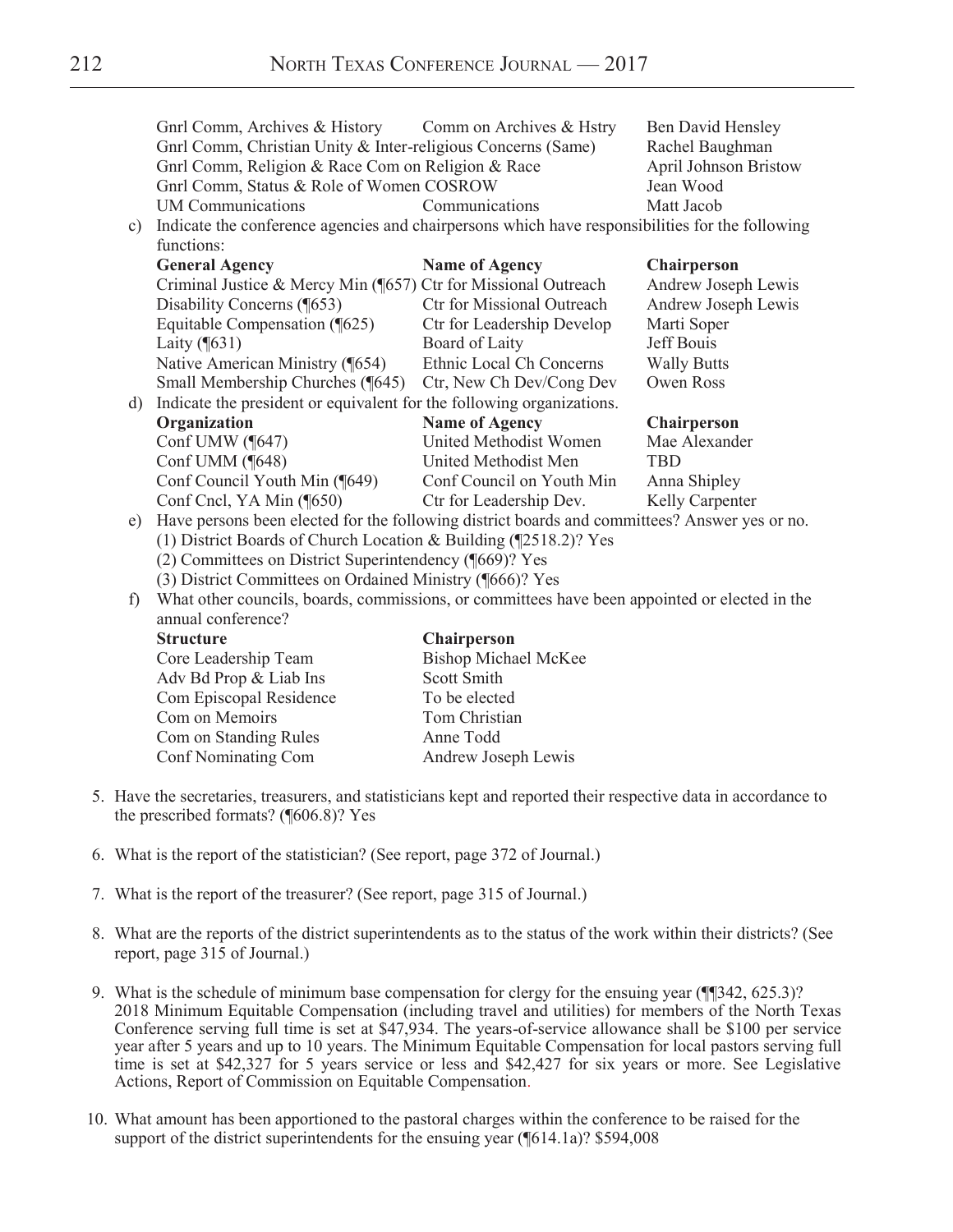- 11. a) What amount has been apportioned to the pastoral charges within the conference to be raised for the support of the pension and benefit programs of the conference for the ensuing year (¶¶614.1d, 1507)? \$1,579,300
	- b) What are the apportionments to this conference for the ensuing year?

| For the World Service Fund?                   | \$1,900,998 |
|-----------------------------------------------|-------------|
| For the Ministerial Education Fund?           | \$642,070   |
| For the Black College Fund?                   | \$256,115   |
| For the Africa University Fund?               | \$57,318    |
| For the Episcopal Fund?                       | \$562,963   |
| For the General Administration Fund?          | \$225,728   |
| For the Interdenominational Cooperation Fund? | \$50,214    |
|                                               |             |

- 12. What are the findings of the annual audit of the conference treasuries? (See report, page 318 of Journal)
- 13. Conference and district lay leaders (¶¶603.9, 660):
	- a) Conference lay leader: Name: Jeff Bouis
	- b) Associate conference lay leader: Dave Farish and Ashley Hall
	- c) District and associate district lay leaders: Stephen Gillem (EA), Eric Markinson (ME), Kenneth Wolverton (NC), Tom Busby (NW)

14. List local churches which have been:

a) Organized or continued as New Church Starts (¶259,1-4, continue to list congregations here until listed in questions 14.c, d, or e)

| <b>GCFA Number Church Name</b> |                                                                 | <b>District</b> | <b>Date Founded</b> |
|--------------------------------|-----------------------------------------------------------------|-----------------|---------------------|
|                                | Jahweh Rafa Hispanic, extension of FUMC Rowlett North Central   |                 | 2017                |
|                                | Trinity Falls, daughter of FUMC McKinney                        | North Central   | 2017                |
|                                | Casa Linda Extension, daughter of Casa Linda                    | Metro           | 2017                |
|                                | Party Barn Church, extension of FUMC Paris                      | East            | 2015                |
|                                | Trinity Hispanic, Trinity Duncanville                           | Metro           | 2015                |
|                                | Church at the Square, extension of Highland Park                | Metro           | 2015                |
| 739411                         | Cockrell Hill Hispanic, Cockrell Hill                           | Metro           | 2014                |
|                                | Christ Church, Princeton-daughter Christ Plano                  | North Central   | 2013                |
|                                | Prosper Extension Campus, daughter of Prosper UMC North Central |                 | 2013                |
| 739158                         | Connections, daughter of FUMC Paris                             | East            | 2012                |
| 739592                         | Union Coffee Shop, anchored by University Park                  | Metro           | 2012                |
|                                | Oasis Fellowship, daughter of Dallas Grace                      | Metro           | 2011                |
| 731211                         | North Korean Central, daughter of Korean Central                | Metro           | 2011                |
| 731290                         | Living Life, daughter of FUMC Allen                             | North Central   | 2011                |
| 731255                         | Melissa, daughter of McKinney FUMC                              | North Central   | 2011                |
| 738212                         | Cross Way, daughter of Grace Avenue Frisco                      | North Central   | 2010                |
|                                |                                                                 |                 |                     |

b) Organized or continued as Mission Congregations (¶259,1-4, continue to list congregations here until listed in questions 14.c, d, or e)

| <b>GCFA Number</b> Church Name |                             | <b>District</b> | Date Founded |
|--------------------------------|-----------------------------|-----------------|--------------|
| 731277                         | Christ's Foundry Fellowship | Metro           | 2006         |

c) Organized or continued as Satellite congregations (¶247.22, continue to list here until listed in questions 14.a, c, d, or e)

| <b>GCFA Number</b> Church Name |                                                       | <b>District</b> | Date Founded |
|--------------------------------|-------------------------------------------------------|-----------------|--------------|
| 738542                         | Munger Place Church, extension of Highland Park Metro |                 | 2010         |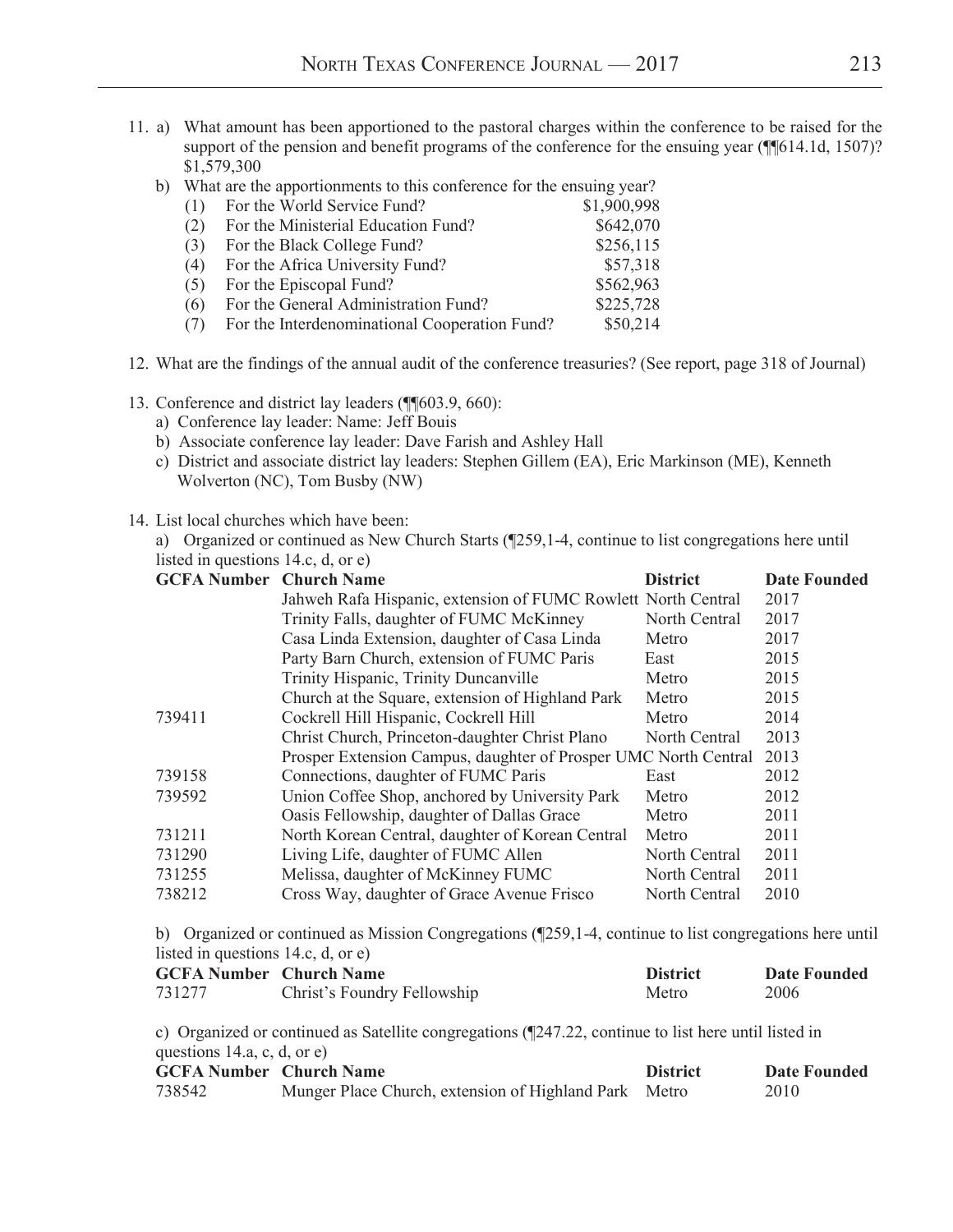|                      |                                                                         |                     |                    |                                                                                     |                           | d) Organized as Chartered ( $\sqrt{259,5-10}$ , continue to list congregations here until listed in questions 14. d, |
|----------------------|-------------------------------------------------------------------------|---------------------|--------------------|-------------------------------------------------------------------------------------|---------------------------|----------------------------------------------------------------------------------------------------------------------|
| or e)                | <b>GCFA Number Church Name</b><br>None                                  |                     |                    |                                                                                     | <b>District</b>           | <b>Date Founded</b>                                                                                                  |
|                      | e) Merged $(\P$ [2546, 2547)                                            |                     |                    |                                                                                     |                           |                                                                                                                      |
|                      | (1) United Methodist with United Methodist                              |                     |                    |                                                                                     |                           |                                                                                                                      |
|                      | District GCFA No. Name of 1st                                           |                     |                    |                                                                                     |                           | GCFA No. Name of 2nd GCFA No. Name of Merged Date                                                                    |
|                      | Northwest 744100                                                        | <b>Byers</b>        | 744348             | Petrolia                                                                            | 744348                    | Petrolia<br>6/11/17                                                                                                  |
|                      | (2) Other mergers (indicate denomination)                               |                     |                    |                                                                                     |                           |                                                                                                                      |
|                      | None                                                                    |                     |                    |                                                                                     |                           | District GCFA No. Name of 1st GCFA No. Name of 2nd GCFA No. Name of Merged Date                                      |
| $\ddot{\phantom{1}}$ | $(1)$ New Church Start ( $[259.2,3)$ )                                  |                     |                    | Discontinued or abandoned (¶229, 341.2, 2549) (State which for each church listed.) |                           |                                                                                                                      |
|                      | <b>GCFA No.</b>                                                         | <b>Church Name</b>  |                    | <b>District</b>                                                                     | Location                  | <b>Date Closed</b>                                                                                                   |
|                      | 739477                                                                  | Lewisville Hispanic |                    | North Central                                                                       | Lewisville                | 2017                                                                                                                 |
|                      | 739331                                                                  | St. Andrew Frisco   |                    | North Central                                                                       | Frisco                    | 2017                                                                                                                 |
|                      | (2) Mission Congregation (¶259.1a)                                      |                     |                    |                                                                                     |                           |                                                                                                                      |
|                      | <b>GCFA No.</b><br>None                                                 | <b>Church Name</b>  |                    | <b>District</b>                                                                     | Location                  | <b>Date Closed</b>                                                                                                   |
|                      | (3) Satellite Congregation                                              |                     |                    |                                                                                     |                           |                                                                                                                      |
|                      | <b>GCFA No.</b><br>None                                                 | <b>Church Name</b>  |                    | <b>District</b>                                                                     | Location                  | <b>Date Closed</b>                                                                                                   |
|                      | (4) Chartered Local Church (¶259.5)                                     |                     |                    |                                                                                     |                           |                                                                                                                      |
|                      | <b>GCFA No.</b>                                                         | <b>Church Name</b>  |                    | <b>District</b>                                                                     | Location                  | <b>Date Closed</b>                                                                                                   |
|                      | 740990                                                                  | Caney               |                    | East                                                                                | Campbell, TX              | 1/29/2017                                                                                                            |
|                      | 738600                                                                  | Owenwood            |                    | Metro                                                                               | Dallas, TX                | 6/6/17                                                                                                               |
|                      | g) Relocated and to what address<br><b>GCFA No. Church Name</b><br>None |                     |                    |                                                                                     |                           | District Mailing Address Physical Location Date Relocated                                                            |
|                      | h) Changed name of church? (Example: "First" to "Trinity")              |                     |                    |                                                                                     |                           |                                                                                                                      |
|                      | <b>GCFA No. Former Name</b><br>739488                                   |                     |                    | <b>New Name</b><br><b>Address</b>                                                   |                           | <b>District</b><br>Pleasant Mound-Urban Park Pleasant Mound 8301 Bruton Rd, Dallas 75217 Metro                       |
| i)                   | membership $(\P\P41, 260)$ ?                                            |                     |                    |                                                                                     |                           | Transferred this year into this conference from other United Methodist conference(s) and with what                   |
|                      | <b>GCFA No. Name</b><br>None                                            |                     | <b>Membership</b>  |                                                                                     | <b>Sending Conference</b> |                                                                                                                      |
| $\left( \right)$     | <b>GCFA No. Parish Name</b>                                             |                     | <b>Charge Name</b> | What cooperative parishes in structured forms have been established? (¶206)         | <b>Church Name</b>        | <b>District</b>                                                                                                      |
|                      | None                                                                    |                     |                    |                                                                                     |                           |                                                                                                                      |
|                      | k) What other changes have taken place in the list of churches?         |                     |                    |                                                                                     |                           |                                                                                                                      |
|                      | a) Federated church                                                     |                     |                    | 15. Are there Ecumenical Shared Ministries in the conference? (¶207, 208)           |                           |                                                                                                                      |
|                      |                                                                         |                     |                    |                                                                                     |                           |                                                                                                                      |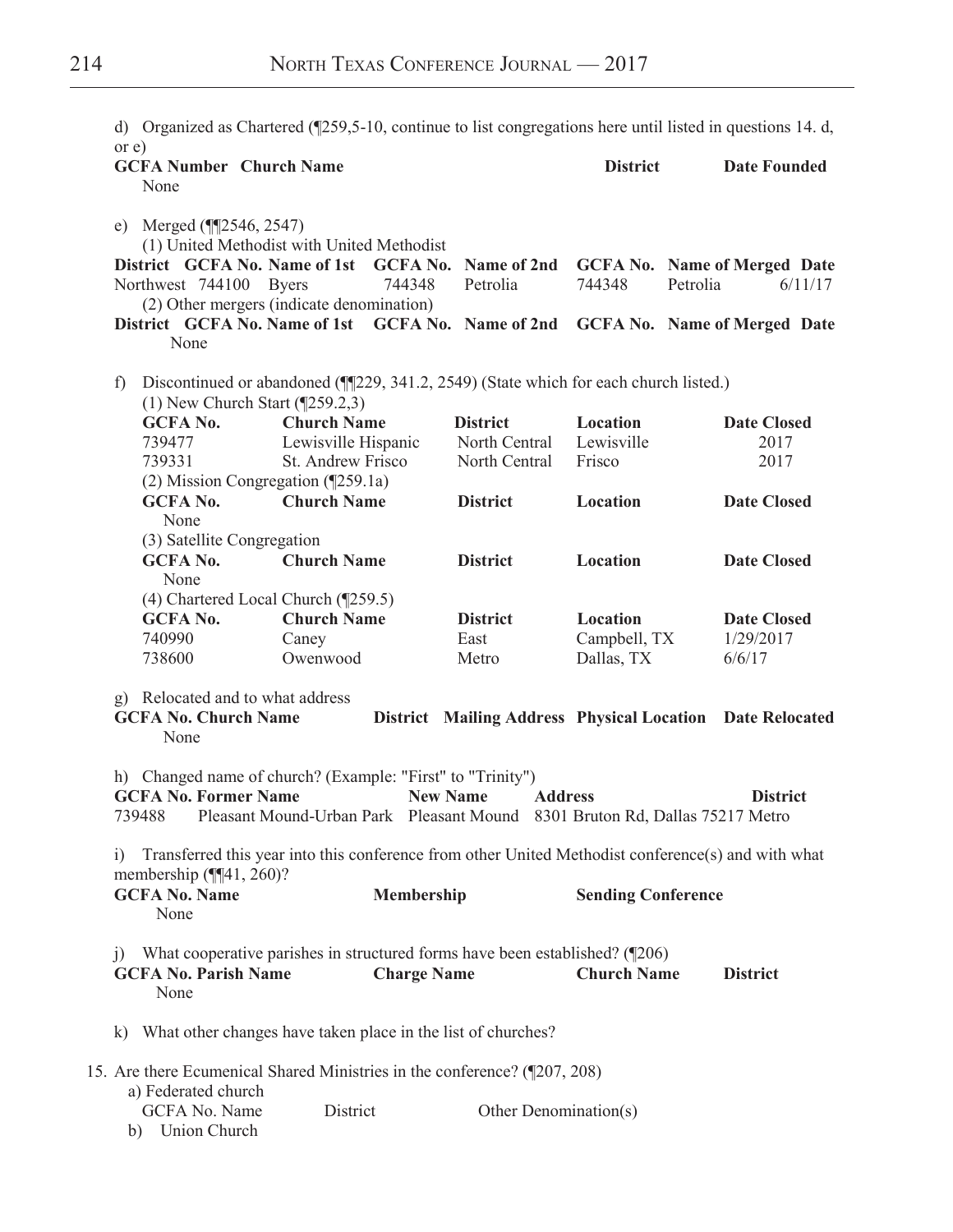| GCFA No. Name                                                 | <b>District</b> |         | Other Denomination(s)                |
|---------------------------------------------------------------|-----------------|---------|--------------------------------------|
| c) Merged Church                                              |                 |         |                                      |
| GCFA No. Name                                                 | <b>District</b> |         | Other Denomination( $s$ )            |
| <b>Yoked Parish</b><br>d)                                     |                 |         |                                      |
| GCFA No. Name                                                 | District        |         | Other Denomination(s)                |
|                                                               |                 |         |                                      |
| 16. What changes have been made in district and charge lines? |                 |         |                                      |
| Salem-Kinser/Floyd/Campbell/Caney                             |                 | becomes | Salem-Kinser (741482)/Floyd (741141) |
| Salem-Kinser/Floyd/Campbell/Caney                             |                 | becomes | Campbell (743402)                    |
| Oak Park                                                      |                 | becomes | Roxton (742305)/Oak Park (742167)    |

Roxton/PJC Wesley Campus Min becomes Roxton (742305)/Oak Park (742167)

Byers/Petrolia becomes Petrolia (744348)

#### **PART II PERTAINING TO ORDAINED AND LICENSED CLERGY**

(Note: A (**v**) notation following a question in this section signifies that the action or election requires a majority vote of the clergy session of the annual conference. If an action requires more than a simple majority, the notation (**v 2/3**) or (**v 3/4**) signifies that a two-thirds or three-fourths majority vote is required. Indicate credential of persons in Part II: FD, FE, PD, PE, and AM when requested.)

- 17. Are all the clergy members of the conference blameless in their life and official administration (¶¶604.4, 605.6)? Yes.
- 18. Who constitute:
	- a) The Administrative Review Committee (¶636)? (**v**) Members: Pat Beghtel-Mahle, Henry Masters, Ben Shinn; Alternates: Todd Harris, Margie Steele
	- b) The Conference Relations Committee of the Board of Ordained Ministry (¶635.1d)? Michael Bowie Jr., Pat Deal, Chris Dowd, Paul Gould (Chair), Jill Jackson-Sears, Timothy Morrison, Ugonna Onuoha, Daniel Soliz, Gretchen Toler-Debus, Herman Totten, Duane VanGiesen.
	- c) The Committee on Investigation (¶2703) Clergy: Jeremiah Booker, Linda Roby, Tommy Brumett, Dyan Dietz Laity: Sharon Spratt, Richard Stanford, Gary Southard Alternates: Clergy: Debbie Chapman, Lucretia Facen, Clay Womack Laity: Susan Anderson, Frank Jackson, Kay Porter
- 19. Who are the certified candidates (¶ ¶ 310, 313, 314) NOTE: Everyone who wants to become an LP, PE, or PD must first become a certified candidate.)

a) Who are currently certified as candidates for ordained or licensed ministry?

| <b>Name</b>          |           | District Certified | Eva Englert              | <b>ME</b> | 2014 |
|----------------------|-----------|--------------------|--------------------------|-----------|------|
| <b>Bill Ball</b>     | NC        | 2015               | Hannah Escalante         | <b>ME</b> | 2016 |
| Matt Bell            | <b>ME</b> | 2016               | Todd Fee                 | <b>ME</b> | 2016 |
| <b>Manuel Beltre</b> | <b>ME</b> | 2017               | David Finley             | NC        | 2017 |
| Charles "JB" Bryant  | <b>ME</b> | 2016               | Beverly Gibson           | <b>ME</b> | 2012 |
| Jerry Butler         | NC        | 2016               | Taylore Gillam-MacDonald | NC        | 2014 |
| Julia Chamberlain    | NC        |                    | Leslie Fay Goolsby       | NC        | 2016 |
|                      |           | 2016               | Ashley (Ash) Harmon      | EA        | 2017 |
| Jennifer Chickering  | <b>ME</b> | 2015               | Ashley Hamel             | <b>ME</b> | 2016 |
| Marjory Chikoore     | <b>ME</b> | 2012               | Diane Hary               | NC        | 2016 |
| Timmy Clark          | NC        | 2014               | Lonny Hawkins            | <b>NW</b> | 2017 |
| Katrina Culberson    | NC        | 2014               | Sandy Heard              | NC        | 2016 |
| Jeff Cullen          | EA        | 2016               | Jackie Jamar             | EA.       | 2011 |
| Abbey Echols         | <b>NW</b> | 2014               | Steven R. Knox           | EA        | 2015 |
| Ryan Elms            | NW        | 2017               | Sungmoon Lee             | МE        | 2016 |
|                      |           |                    |                          |           |      |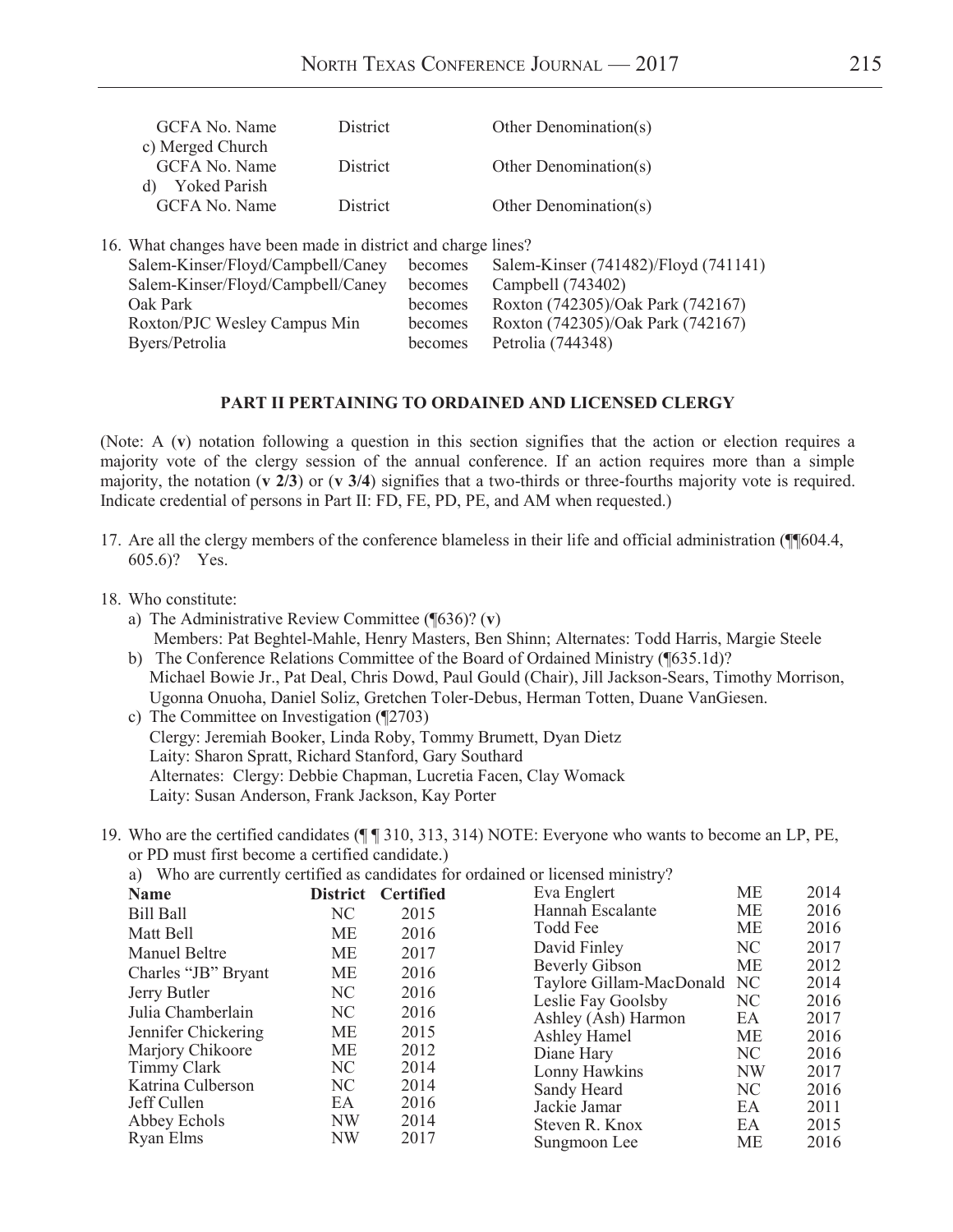| Cheryel Lemley-McRoy     | EA        | 2017 | <b>Bryant Phelps</b>  | МE        | 2017 |
|--------------------------|-----------|------|-----------------------|-----------|------|
| Daniel Lewis             | EA        | 2016 | Janita (Lyn) Phillips | EA        | 2017 |
| Jason Lewis              | ME        | 2016 | Michael J. Plata      | EA        | 2015 |
| Macie Liptoi             | NC        | 2017 | Nathan Presley        | NC        | 2015 |
| Aaron Logan              | NC        | 2015 | Grady (Ed) Price      | NC        | 2017 |
| Norman Madawo            | <b>ME</b> | 2017 | Juan Carlos Ramirez   | ME        | 2017 |
| Joshua Manning           | ME        | 2017 | Cassandra (C.J.) Rice | NC        | 2016 |
| Sarah Marsalis-Luginbill | ME        | 2017 | Jesse Sanchez         | МE        | 2017 |
| Nicholas (Nick) McRae    | NC        | 2017 | Kellie Sanford        | NC        | 2015 |
| Susan Marshall           | ME        | 2007 | Valleri Sewell        | <b>NW</b> | 2017 |
| Kim Meyers               | NC        | 2012 | Peggy Sham            | NC        | 2009 |
| Dallen Morgan            | NC        | 2014 | Hansol Sim            | ME        | 2017 |
| Griselda Montalban       | ME        | 2016 | Joseph Surdacki       | NC        | 2012 |
| Johnrice Newton          | ME        | 2016 | Lisa Test             | NC        | 2010 |
| Staci Orr                | NC        | 2014 | Silvia Wang           | ME        | 2016 |
| Daniele Park             | ME        | 2016 | Steve Woo             | ME        | 2015 |
| Payton Parker            | ME        | 2017 | R. Michael Wood       | EA        | 2017 |
| Jeffrey Pehl             | ME        | 2016 |                       |           |      |
| Jordan Perkey            | NC        | 2016 |                       |           |      |

b) Who have had their candidacy for ordained or licensed ministry accepted by a District Committee on Ordained Ministry in another annual conference? (Include name of accepting conference.)

| <b>Name</b> | Conference   | <b>Certified</b> | Date Accepted |
|-------------|--------------|------------------|---------------|
| Paul Kim    | Great Plains | 2015             | 06/30/17      |

c) Who have been discontinued as certified candidates for licensed or ordained ministry?

| <b>Name</b>             | <b>District</b> | <b>Date Certified</b> | <b>Date Discontinued</b> |
|-------------------------|-----------------|-----------------------|--------------------------|
| Virgil Aldag            | NC.             | 2014                  | 07/01/17                 |
| Jennifer Balcirak       | NC.             | 2012                  | 03/30/17                 |
| Analisa Barrington      | МE              | 2015                  | 05/15/17                 |
| Yvette Blair-Lavallais  | МE              | 2013                  | 06/22/17                 |
| Mark D. Beggs           | EA.             | 2013                  | 06/10/16                 |
| <b>Blake Danner</b>     | NC              | 2016                  | 01/14/17                 |
| <b>Tyler Ferguson</b>   | NC.             | 2011                  | 01/05/17                 |
| <b>Matthew Gonzales</b> | NC              | 2015                  | 11/27/16                 |
| Gerald Johnson          | NC              | 2006                  | 02/18/16                 |
| John Rae                | NC              | 2014                  | Deceased                 |
| Ted Allen Robinson      | EA              | 2009                  | 06/30/16                 |
| Vanessa Sims            | NC              | 2014                  | 11/07/16                 |
| David Taylor            | NC              | 2012                  | 01/19/17                 |
|                         |                 |                       |                          |

 (NOTE: Once a candidate is appointed as FL or PL, They are no longer listed as a certified candidate (except the first year they are appointed when they would need to be listed in 19 and in 20 or 21). Students appointed as Local Pastors (par.318.3) are the only people who are allowed to be listed as a candidate in one conference while being listed as an LP in a different conference. Par.318.3 stipulates that students appointed as local pastors can serve in either a full or part-time capacity.)

20. Who have completed the studies for the license as a local pastor, are approved, but are not now appointed? (¶315 —Indicate for each person the year the license was approved.): **(3/4 v)**

|                           |      | <b>COSS Status</b>                    |
|---------------------------|------|---------------------------------------|
| ME.                       | 2007 | *M. Div Perkins                       |
| ME.                       | 2012 | *M. Div., Perkins 2011                |
| Mary Kathryn Corley<br>NW | 2015 | $1st$ year COSS, 2 classes            |
| EА                        | 2017 | Licensing School 2017                 |
| NW                        | 2017 | Licensing School 2017                 |
|                           |      | <b>District</b> Year License Approved |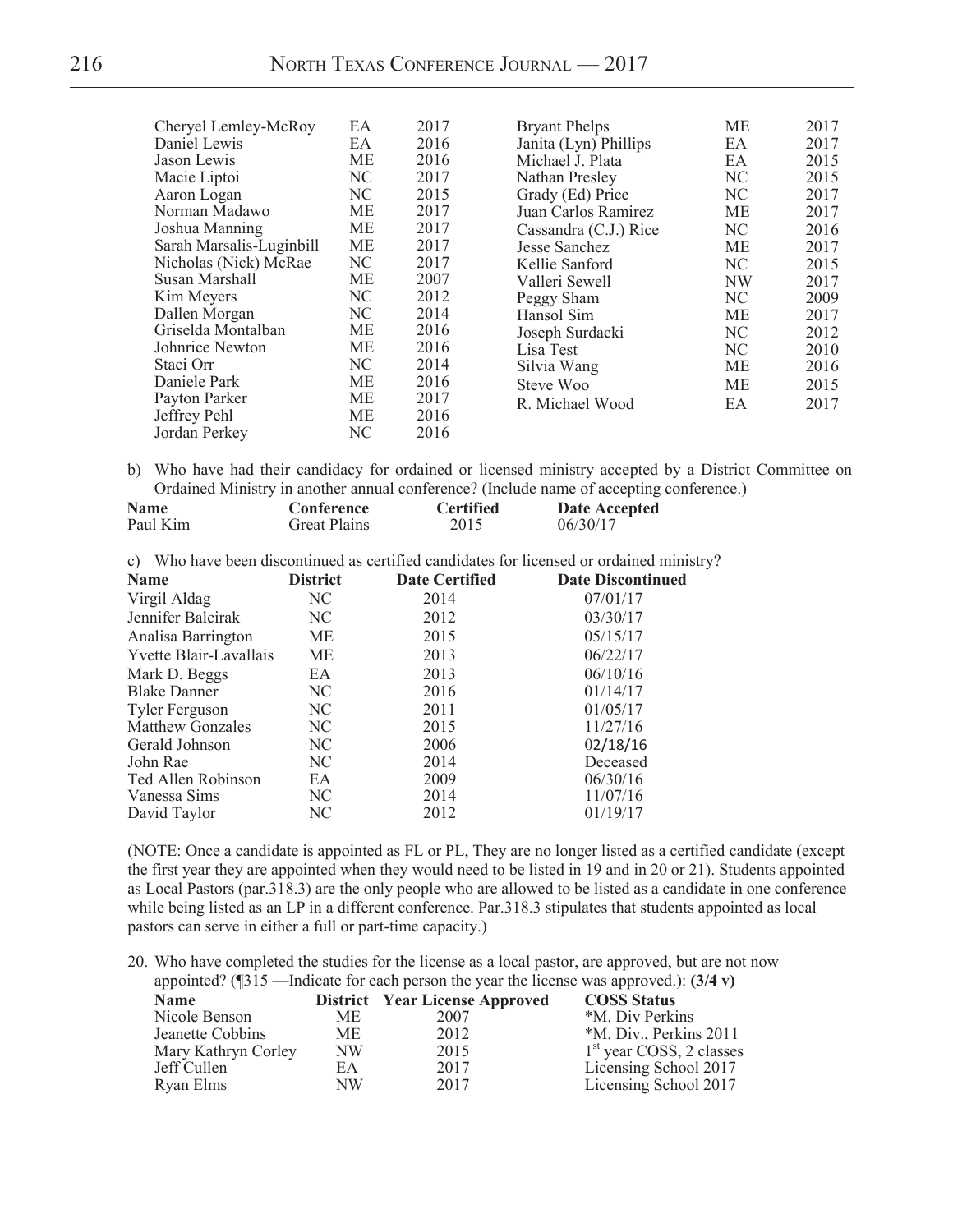| Katherine E French     | EA.       | 2005 | $5th$ year COSS, 19 classes               |
|------------------------|-----------|------|-------------------------------------------|
| Sandra Heard           | NC        | 2017 | Licensing School 2017                     |
| Denise Jacobs          | ME        | 2006 | $3rd$ year $\overline{C}$ OSS, 11 classes |
| Irene Jackson          | ME        | 2008 | *M. Div., Perkins 2011                    |
| Roy Jerue              | ME        | 2015 | 1 <sup>st</sup> year COSS, 3 classes      |
| Darlene Cain LaBlanc   | ME        | 2014 | $2nd$ year COSS, 4 classes                |
| Sungmoon Lee           | МE        | 2016 | Licensing School 2016                     |
| Cheryel Lemley-McRoy   | EA        | 2017 | Licensing School 2017                     |
| Nicholas (Nick) McRae  | NC        | 2017 | Licensing School 2017                     |
| Deana Lowe             | EA        | 2016 | Licensing School 2016                     |
| Mary Martin            | NC        | 2008 | *M. Div., Perkins 2011                    |
| <b>Scott Melton</b>    | NW        | 2007 | Brite, Completed                          |
| Griselda Montalban     | ME        | 2017 | Licensing School 2017                     |
| Freddie Orr            | ME        | 2012 | 3 <sup>rd</sup> year COSS, 10 classes     |
| Terri Phillips         | МE        | 2011 | *M. Div., Perkins 2013                    |
| Courtney Pinkerton     | МE        | 2009 | *M. Div., Harvard                         |
| Grady Edwin Price      | NC        | 2017 | Licensing School 2017                     |
| Ross Reynolds          | NC        | 2013 | Licensing School 2013                     |
| Jesse Sanchez          | ME        | 2017 | Licensing School 2017                     |
| Elizabeth Glass Turner | NW        | 2013 | Licensing School 2013                     |
| Leon Veazey            | NW        | 2016 | $4th$ year COSS, 13 classes               |
| Wayne Walters          | NC        | 2015 | Licensing School 2015                     |
| <b>Brady Waters</b>    | NC        | 2007 | $2nd$ year COSS, 7 classes                |
| Frances Cudjoe Waters  | МE        | 2011 | $2nd$ year COSS, 4 classes                |
| Katie Webb             | ME        | 2008 | *M. Div., Duke                            |
| Joan Wu                | <b>ME</b> | 2014 | Licensing School 2014                     |
|                        |           |      |                                           |

21. Who are approved and appointed as: (Indicate for each person the first year the license was awarded. Indicate what progress each has made in the course of study or the name of the seminary in which they are enrolled. Indicate with an asterisk those who have completed the five year course of study or the M.Div. (¶319.4)? PLEASE NOTE: Persons on this list must receive an episcopal appointment. (**3/4v**)

| a) Full-time local pastors? $(\text{$}318.1)$ |  |
|-----------------------------------------------|--|
|                                               |  |

| <b>Name</b>                | <b>License</b> | <b>Course of Study</b>                |
|----------------------------|----------------|---------------------------------------|
| Dawn Anderson (ME)         | 2009           | *M. Div., Brite 2010                  |
| Jennifer Arnold (NC)       | 2007           | *Completed Basic COSS, 20 classes     |
| Andrew Beard (ME)          | 2015           | MTS, Perkins 2016                     |
| Dretha Burris (NC)         | 2008           | *Completed Basic COSS, 20 classes,    |
|                            |                | Advanced COSS, 3 classes              |
| Pamela Clark (ME)          | 1997           | *Completed Basic COSS, 20 classes     |
| Joe Gist (EA)              | 1999           | *Completed Basic COSS, 20 classes     |
| Michael Greene (ME)        | 2014           | Deacon in Full Connection             |
| Pablo Guardiola (ME)       | 2012           | $2nd$ year COSS, 5 classes            |
| Wm. Mark Hutchison (EA)    | 2001           | *M. Div., Perkins 2000                |
| Johnny "JB" Jackson (ME)   | 2013           | Licensing School 2013                 |
| Charles Jestis (NW)        | 2004           | *Completed Basic COSS, 20 classes     |
| Marcus Jones (NW)          | 2015           | *M. Div., Perkins 2017                |
| Jon Kendzie (NW)           | 2010           | *M. Div., Perkins 2016                |
| Michael R. Langdon (EA)    | 2007           | *M. Div., Perkins 2009                |
| Jana Showman Lunardon (NC) | 2013           | $2nd$ year COSS, 6 classes            |
| Debra Lyons (EA)           | 2006           | *Completed Basic COSS, 20 classes     |
| Deana Ferguson Mason (NC)  | 2010           | 5 <sup>th</sup> year COSS, 17 classes |
| Deniece Mason (NC)         | 2012           | 3 <sup>rd</sup> year COSS, 12 classes |
| Paul McGarvey (NC)         | 2003           | *M. Div., Bethel Seminary             |
| Kris Melvin (NC)           | 2014           | $2nd$ year COSS, 8 classes            |
| Jamie Nelson (ME)          | 2016           | Licensing School 2016                 |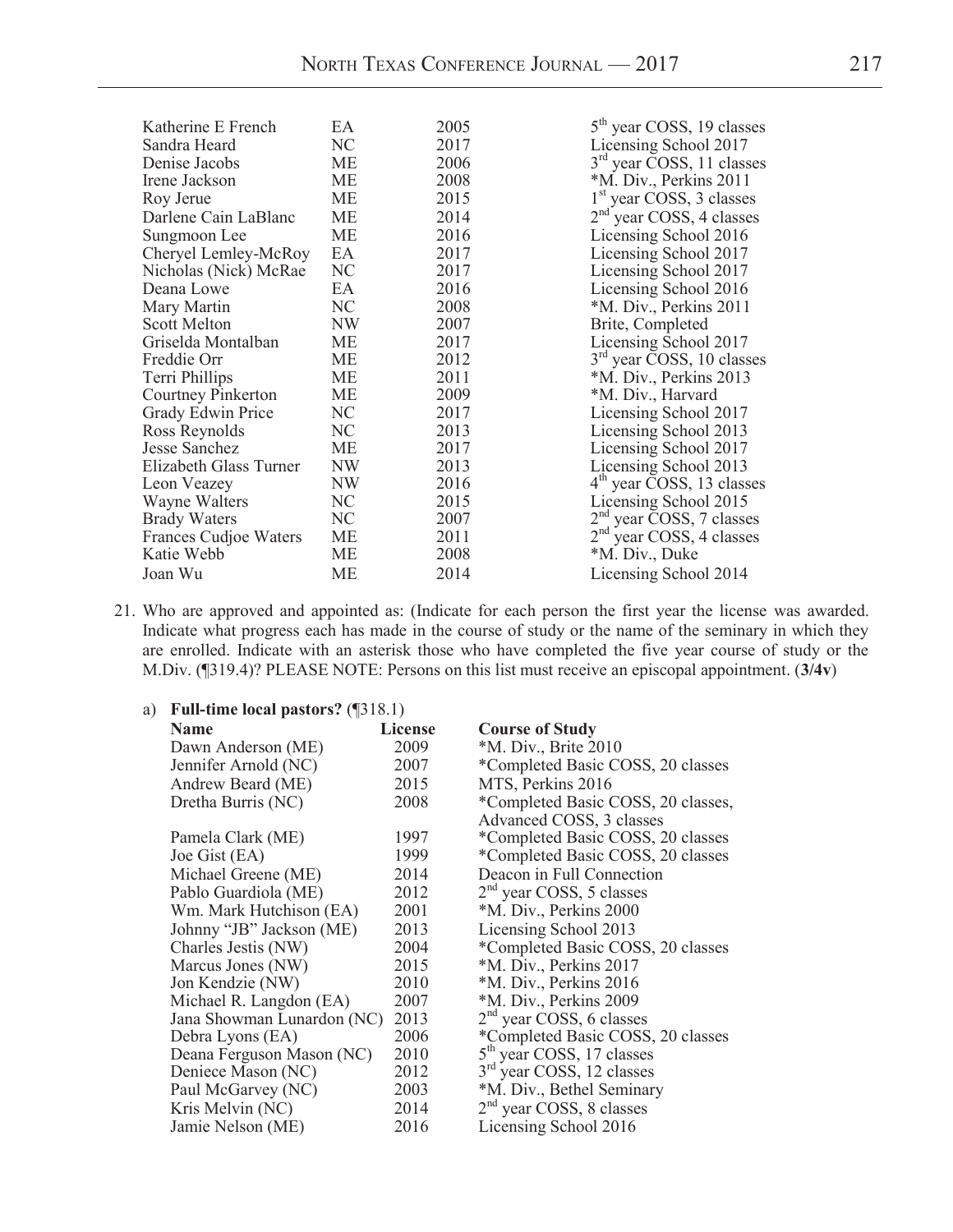| Emeral O. (Buster) Noah (NC)<br>Mauricio Orozco (NC)<br>Cindy Shirley Palmer (NC)              | 2001<br>????<br>2015 |                                                            | *M. Div., Perkins<br>$3rd$ year COSS, 10 classes<br>5 <sup>th</sup> year COSS, 18 classes, Advanced COSS, 12 classes |  |
|------------------------------------------------------------------------------------------------|----------------------|------------------------------------------------------------|----------------------------------------------------------------------------------------------------------------------|--|
| Tom E. Palmer (ME)                                                                             | 2001                 | Completed Basic COSS, 20 classes<br>Advanced COSS, 1 class |                                                                                                                      |  |
| Cathy Partridge (NC)                                                                           | 2008                 |                                                            | *Completed Basic COSS, 20 classes                                                                                    |  |
| Bryant Phelps (NC)                                                                             | 2017                 |                                                            | *M. Div., Perkins 2017                                                                                               |  |
| Kennon W. Pickett (ME)                                                                         | 2013                 |                                                            | *M. Div., Perkins                                                                                                    |  |
| Caesar Rentie (ME)                                                                             | 2003                 |                                                            | 5 <sup>th</sup> year COSS, 19 classes, Advanced COSS, 12 classes                                                     |  |
| M. Benjamin Rigsby (NW)                                                                        | 2013                 |                                                            | *M. Div., Perkins 2015                                                                                               |  |
| Eston Williams (EA)                                                                            | 1998                 |                                                            | *M. Div., Perkins 1975                                                                                               |  |
| Robert Williams (EA)                                                                           | 2010                 |                                                            | 5 <sup>th</sup> year COSS, 19 classes                                                                                |  |
| b) Part-time local pastors? $(\sqrt{318.2})$ (fraction of full-time in one-quarter increments) |                      |                                                            |                                                                                                                      |  |
| Name                                                                                           | Time                 | License                                                    | <b>Course of Study</b>                                                                                               |  |
| Lesta Anderson (NC)                                                                            | 1/2                  | 2015                                                       | 2015 Licensing School 2015                                                                                           |  |
| Joseph Baker (NC)                                                                              | 1/2                  | 2017                                                       | Licensing School 2016                                                                                                |  |
| Donald C. Benton (EA)                                                                          | 1/4                  | 2001                                                       | MTS Perkins (1994) (Exempt COSS)                                                                                     |  |
| Paige Christian (NC)                                                                           | 1/2                  | 2015                                                       | $2nd$ year COSS, 8 classes                                                                                           |  |
| Jack Cloyd (EA)                                                                                | 1/4                  | 2007                                                       | 5 <sup>th</sup> year COSS, 18 classes                                                                                |  |
| William (Bill) Coleman (EA)                                                                    | 1/4                  | 2013                                                       | Licensing School 2013                                                                                                |  |
| Dan Conatser (NW)                                                                              | 1/4                  | 2010                                                       | $4th$ year COSS, 13 classes                                                                                          |  |
| Kathryn Curbo (EA)                                                                             | 1/2                  | 2011                                                       | 3 <sup>rd</sup> year COSS, 9 classes; Attending Perkins                                                              |  |
| Robert Davis II (ME)                                                                           | 1/2                  | 2006                                                       | *M. Div., Perkins 2005                                                                                               |  |
| Liz Delaney-Greenwell (NC)                                                                     | 1/4                  | 2007                                                       | $5th$ year COSS, 18 classes                                                                                          |  |
| Edrue Dodd (EA)                                                                                | 1/2                  | 2002                                                       | 5 <sup>th</sup> year COSS, 18 classes                                                                                |  |
| Alvin Easterling (NW)                                                                          | 1/2                  | 2004                                                       | *Completed Basic COSS, 20 classes                                                                                    |  |
| Rocky Ellison (NC)                                                                             | 1/2                  | 1994                                                       | *Completed Basic COSS, 20 classes                                                                                    |  |
| Roslyn Eugster (NW)                                                                            | 1/4                  | 1998                                                       | *Completed Basic COSS, 20 classes                                                                                    |  |
| Jacob Fields (NC)                                                                              | 3/4                  | 2014                                                       | <b>Attending Perkins</b>                                                                                             |  |
| June Franck (NC)                                                                               | 1/4                  | 2001                                                       | *Brite Divinity School 2009                                                                                          |  |
|                                                                                                |                      |                                                            | Advanced COSS, 15 classes                                                                                            |  |
| Lucia French (ME)                                                                              | 1/2                  | 2012                                                       | $4th$ year COSS, 16 classes                                                                                          |  |
| Ceena Gans (ME)                                                                                | 1/4                  | 2013                                                       | <b>Attending Perkins</b>                                                                                             |  |
| Cindy Griffin (NW)                                                                             | 1/2                  | 2014                                                       | $1st$ year COSS, 2 classes                                                                                           |  |
| Susan J. Gross (EA)                                                                            | 1/2                  | 2008                                                       | *M. Div., Perkins 2008                                                                                               |  |
| Georgiennette Haddock (NC)                                                                     | 1/4                  | 2016                                                       | *M. Div., Perkins 2016                                                                                               |  |
| Ashley (Ash) Harmon (EA)                                                                       | 1/2                  | 2017                                                       | Licensing School 2017                                                                                                |  |
| Lonny Hawkins (NW)                                                                             | 1/4                  | 2017                                                       | Licensing School 2017                                                                                                |  |
| Karen Harris-Martinez (NW)                                                                     | 1/2                  | 2013                                                       | Completed Licensing School                                                                                           |  |
| Rosalyn Hilburn (NW)                                                                           | 1/4                  | 2014                                                       | Licensing School 2014                                                                                                |  |
| Don Hood (ME)                                                                                  | 1/2                  | 2012                                                       | $2nd$ year COSS, 7 classes                                                                                           |  |
| Chiv Peter In (NC)                                                                             | 1/2                  | 2005                                                       | *Completed Basic COSS, 20 classes                                                                                    |  |
| Evelyn Kelly (EA)                                                                              | 1/4                  | 2013                                                       | *M. Div., Perkins 2014                                                                                               |  |
| Dana Kay Kent (ME)                                                                             | 1/2                  | 2012                                                       | $4th$ year COSS, 13 classes                                                                                          |  |
| Katrina (Katie) Klein (NC)                                                                     | 1/2                  | 2005                                                       | *M Div., Brite Divinity 2010                                                                                         |  |
| Steven R. Knox (EA)                                                                            | 1/4                  | 2016                                                       | Licensing School 2016                                                                                                |  |
| David Larkin (EA)                                                                              | 1/4                  | 2015                                                       | $1st$ year COSS, 4 classes                                                                                           |  |
| Susan Leddy (EA)                                                                               | 1/2<br>1/2           | 2013                                                       | $2nd$ year COSS, 5 classes                                                                                           |  |
| Dylan Lee (EA)<br>Edward Lee (EA)                                                              | 3/4                  | 2015<br>2000                                               | *M. Div., Perkins 2017 (expected)<br>*M. Div., Perkins 2006                                                          |  |
| Daniel Lewis (EA)                                                                              | 1/2                  | 2016                                                       | Licensing School 2016                                                                                                |  |
| Bill Arnold Lewis (NC)                                                                         | 1/2                  | 2013                                                       | *Completed Basic COSS, 20 classes,                                                                                   |  |
|                                                                                                |                      |                                                            | Advanced COSS 12 classes                                                                                             |  |
| Deana Lowe (EA)                                                                                | 1/4                  | 2016                                                       | Licensing School 2016                                                                                                |  |
| Norman Madawo (ME)                                                                             | 1/2                  | 2017                                                       | Licensing School 2017                                                                                                |  |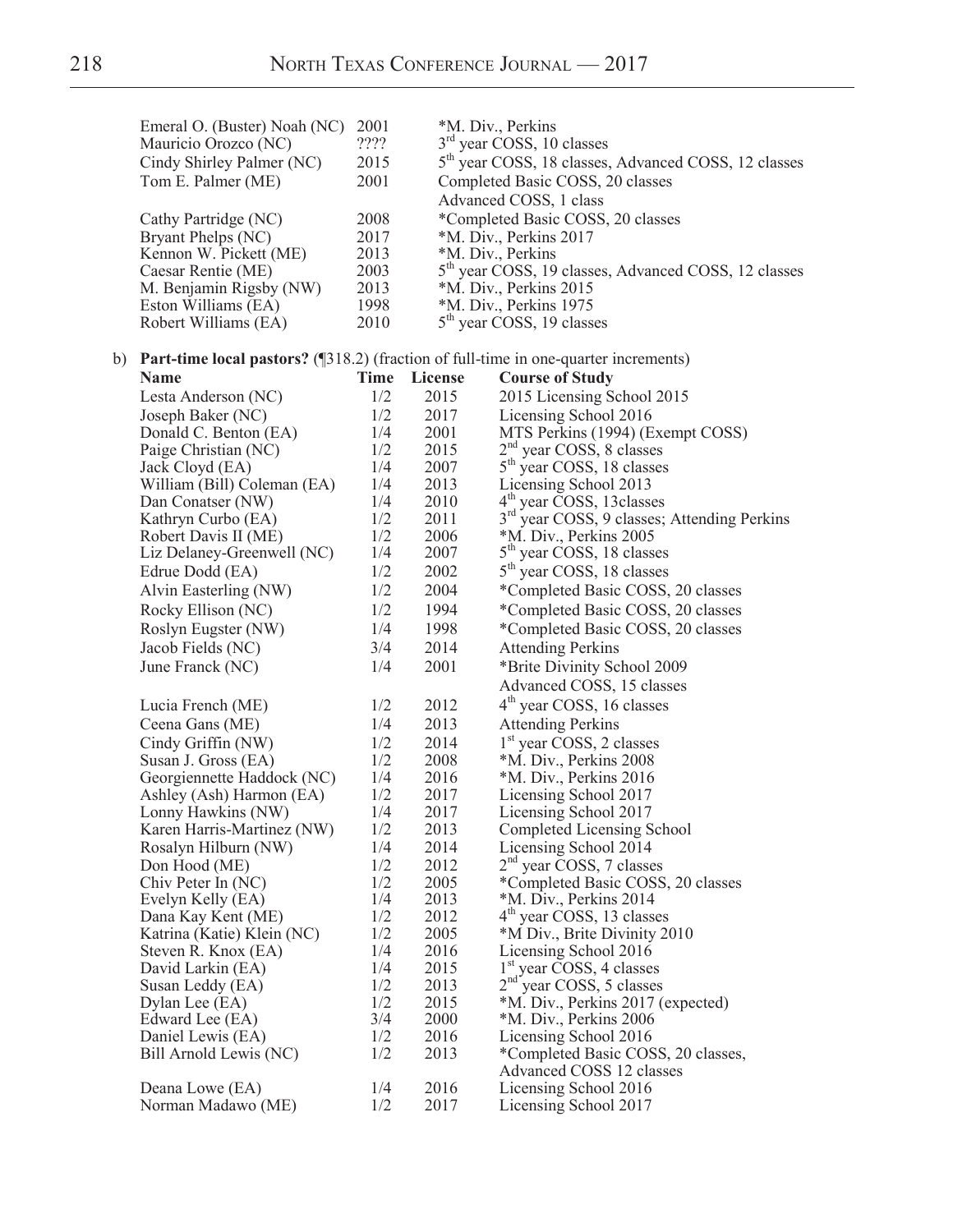| Joshua Manning (ME)          | 3/4 | 2017 | *M. Div., Perkins 2017                   |
|------------------------------|-----|------|------------------------------------------|
| Debra R. May (EA)            | 1/4 | 2007 | $3rd$ year COSS, 11 classes              |
| Lynda Mayberry (ME)          | 1/2 | 2012 | *M. Div., Perkins 2012                   |
| Kevin McClain (NC)           | 3/4 | 2010 | *M. Div., Perkins 2013                   |
| Shelley McNew (NW)           | 1/2 | 2004 | *Completed Basic COSS, 20 classes        |
| Bill Meek (NC)               | 1/2 | 2007 | *M.Div., Austin Presbyterian Seminary    |
| Paul Meyenberg (NW)          | 1/2 | 2002 | *Completed Basic COSS, 20 classes        |
| Chad Mogus (NW)              | 1/4 | 2015 | Licensing School 2016                    |
| Maxie Moore (NC)             | 1/4 | 2002 | *Completed Basic COSS, 20 classes        |
| Dallen Morgan (EA)           | 3/4 | 2017 | *M. Div., Perkins 2017                   |
| Dee Morton (EA)              | 1/2 | 1995 | 5 <sup>th</sup> year COSS, 19 classes    |
| Phillip Truong Nguyen (NC)   | 1/4 | 2009 | Credit for 18 COSS classes               |
| Beverly Olsen (EA)           | 1/2 | 2003 | *M. Div., Perkins 2008                   |
| Kyoungwon (Ken) Park (NC)    | 1/4 | 2015 | *M. Div., Boston University              |
| Greg Parr<br>(NW)            | 1/4 | 2013 | 3 <sup>rd</sup> year COSS, 9 classes     |
| Jordan Perkey (NC)           | 1/2 | 2017 | *M. Div., Perkins 2017                   |
| Janita (Lyn) Phillips (EA)   | 1/4 | 2017 | Licensing School 2017                    |
| John Purviance (EA)          | 1/2 | 2004 | 4 <sup>th</sup> year COSS, 13 classes    |
| Juan Carlos Rameriz (ME)     | 3/4 | 2017 | Licensing School 2017                    |
| Caleb Rangel (ME)            | 1/2 | 2011 | Licensing School 2011                    |
| Eric Roberson (NC)           | 1/2 | 2015 | $3rd$ year COSS, 10 classes              |
|                              |     |      | Advanced COSS, 6 classes                 |
| Michael Rowe (EA)            | 1/2 | 1998 | *M. Div., Brite 2005                     |
| Michael (Joel) Scheller (NC) | 1/4 | 2013 | 5 <sup>th</sup> year COSS, 17 classes    |
| Sonya Shahan (NW)            | 1/2 | 2013 | *Completed Basic COSS, 20 classes,       |
|                              |     |      | Advanced COSS, 15 classes                |
| Sylvesta Shed (ME)           | 1/4 | 1986 | *Completed Advanced COSS                 |
| Kathryn Shockley (NC)        | 1/2 | 2012 | *Completed Basic COSS, 20 classes,       |
|                              |     |      | Advanced COSS, 15 classes                |
| Doris Smith (EA)             | 1/4 | 2013 | $2nd$ year COSS, 7 classes               |
| Gregg Alan Smith (ME)        | 1/2 | 2010 | $1st$ year COSS, 2 classes               |
| Stacey Smith (EA)            | 1/4 | 1997 | $5^{\text{th}}$<br>year COSS, 17 classes |
| David Sprattley (EA)         | 3/4 | 2015 | 1 <sup>st</sup> year COSS, 3 classes     |
| Phil Stobaugh (NC)           | 1/4 | 2011 | $4^{\text{th}}$<br>year COSS, 14 classes |
| Glenn Waldon (NW)            | 1/4 | 2006 | $4^{\rm th}$<br>year COSS, 16 classes    |
| James Wilkins (EA)           | 1/2 | 2008 | $4^{\text{th}}$ year COSS, 15 classes    |
| Angela Williams (ME)         | 1/4 | 2014 | 1 <sup>st</sup> year COSS, 2 classes     |
| Louella Williams (EA)        | 1/4 | 2007 | *Completed COSS, 20 classes              |
| James Woods (NC)             | 1/2 | 2013 | MTS, Perkins, 2011                       |
| R. Michael Wood (EA)         | 1/4 | 2017 | OK Conference PLP Academy 2013           |
| So Young Yun (ME)            | 1/4 | 2016 | 1 <sup>st</sup> year COSS, 3 classes     |
| Pam H. Zolczer (NC)          | 1/4 | 2011 | *M. Div., Perkins                        |

c) Students from other annual conferences or denominations serving as local pastors and enrolled in a school of theology listed by the University Senate (¶318.3, ,4)?

| <b>Name</b>              | License | <b>Seminary</b> | <b>Home Conference</b> |
|--------------------------|---------|-----------------|------------------------|
| Phillip Clay (EA)        | 2017    | Perkins         | <b>Great Plains</b>    |
| Matthew Crewse (NW) 2014 |         | Asbury          | NW Texas               |

d) Students who have been certified as candidates in your annual conference and are serving as local pastors in another annual conference while enrolled in a school of theology listed by the University Senate (¶318.3) **Name License Course of Study**

e) Persons serving as local pastors while seeking readmission to conference membership (¶¶365.4, 367, 368.3)? (If not in this conference indicate name of conference where serving.) **Name Course of Study**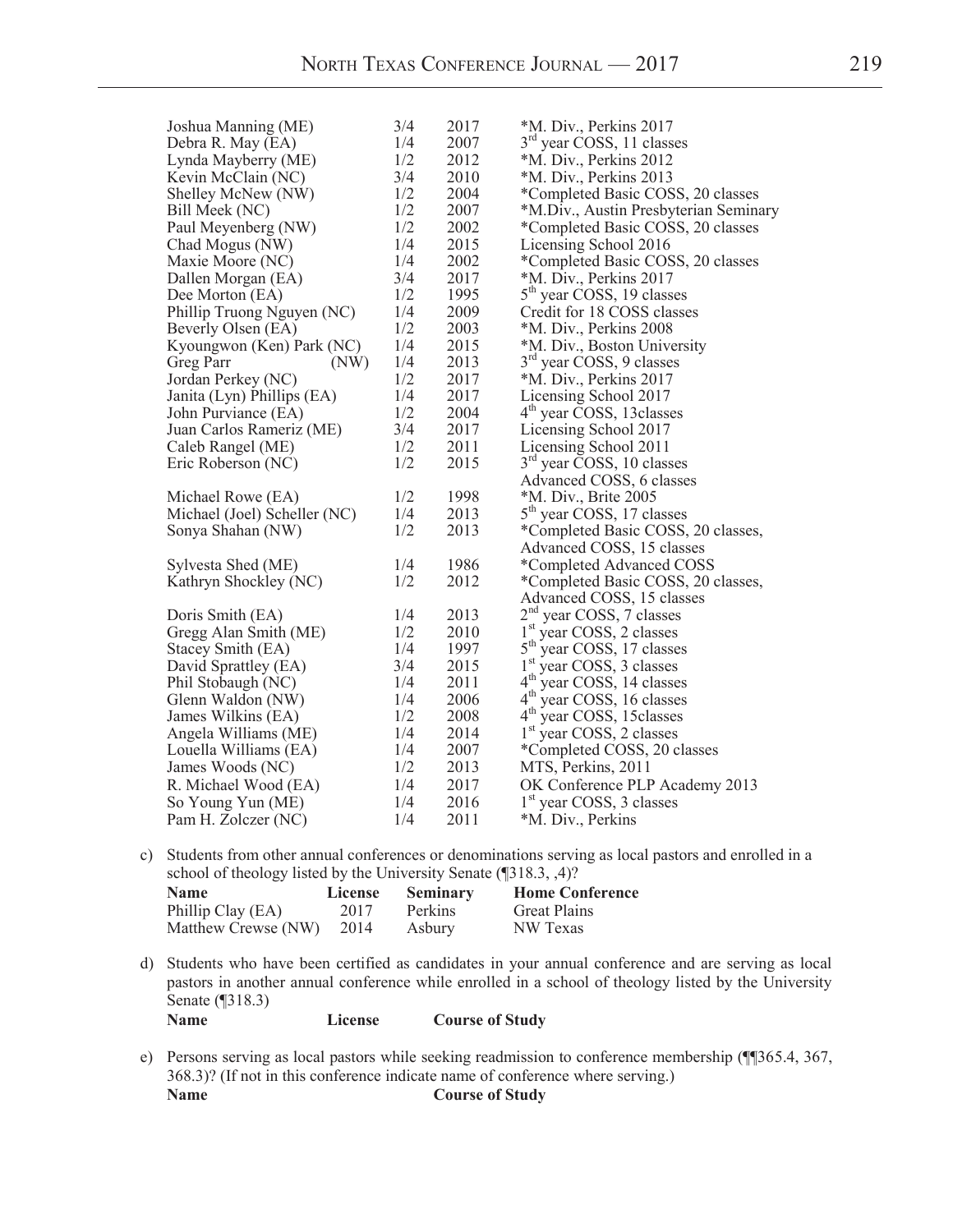22. Who have been discontinued as local pastors (¶320.1)?

| <b>Name</b>                 | Date discontinued |
|-----------------------------|-------------------|
| Virgil Aldag (NC)           | 07/01/17          |
| Yvette Blair-Lavallais (ME) | 06/22/17          |
| Leonardo Haro (ME)          | 05/24/17          |
| Gerald Johnson (NC)         | 02/18/16          |
| David Taylor (NC)           | 01/19/17          |

23. Who have been reinstated as local pastors (¶320.4) (v)? **Name Course** of Study

24. What ordained ministers or provisional members from other Annual Conferences or Methodist denominations are approved for appointment in the Annual Conference while retaining their conference or denominational membership (¶¶331.8, 346.1)? (List alphabetically; indicate Annual Conference or denomination where membership is held. Indicate credential.)

| a) | <b>Annual Conferences</b>            |                      |                                        |                |
|----|--------------------------------------|----------------------|----------------------------------------|----------------|
|    | <b>Name</b>                          | <b>Clergy Status</b> | <b>Home Conference</b>                 | <b>Service</b> |
|    | Ron Bentley                          | FD.                  | Rio Texas                              | 7 years        |
|    | Christopher Chikoore (ME)            | FE                   | Zimbabwe                               | 8 years        |
|    | Joy Gonzales (ME)                    | <b>PE</b>            | Missouri                               | 1 year         |
|    | John Harman (NC)                     | FE                   | Texas                                  | 6 years        |
|    | Jeff Lust (NC)                       | FE                   | New Mexico                             | 1 year         |
|    | Stephanie Reed-Meyer (NC)            | FE                   | Central Texas                          | 3 years        |
|    | Albano Tayengo (ME)                  | FE                   | West Angola                            | 10 years       |
| b) | <b>Other Methodist Denominations</b> |                      |                                        |                |
|    | Nakhoon Cho (ME)                     | FE                   | Korean Methodist                       | 5 years        |
|    | Sung Chol Kwon (ME)                  | FE                   | Korean Central Conf.                   | 3 years        |
|    | Duk Kun Kim (NC)                     | FE                   | Korean Central Conf.                   | 9 years        |
|    | Ernesto Sanchez (ME)                 | FE                   | The Methodist Church<br>of Puerto Rico | 3 years        |
|    | Howard Strickland (EA)               | FE                   | Free Evang. Methodist 13 years         |                |

25. What clergy in good standing in other Christian denominations have been approved to serve appointments or ecumenical ministries within the bounds of the Annual Conference while retaining their denominational affiliation (¶¶331.8, 346.2)? (**v**) (Designate with an asterisk those who have been accorded voting rights within the annual conference. Indicate credential.)

| <b>Name</b>          | <b>Clergy Status</b> | <b>Denomination</b>        |
|----------------------|----------------------|----------------------------|
| *Steve Cook (EA)     | 346.2                | <b>Baptist</b>             |
| Victoria Powers (ME) | 346.2                | Cooperative Baptist Church |
| Richie Butler (ME)   | 346.2                | National Baptist Church    |

26. Who are affiliate members: (List alphabetically; indicate annual conference or denomination where membership is held.)

| a) With vote $(\sqrt{586.4} \, \lceil v \rceil)^2$               |                                |                   |
|------------------------------------------------------------------|--------------------------------|-------------------|
| <b>Name</b>                                                      | <b>Conference/Denomination</b> | <b>First Year</b> |
| b) Without vote $(\sqrt{\sqrt{3334.5}}, \sqrt{344.4})$ ? (v 2/3) |                                |                   |
| <b>Name</b>                                                      | <b>Conference/Denomination</b> | <b>First Year</b> |
| Harold (Hal) J. Recinos                                          | Baltimore-Washington           | 2013              |

NOTE: If your conference has admitted or ordained persons as a courtesy to another conference, list these persons in Question 40 only. If persons have been admitted or ordained by another annual conference as a courtesy to your conference, list these persons in Questions 27-39, whichever are appropriate, giving the date and name of the accommodating conference.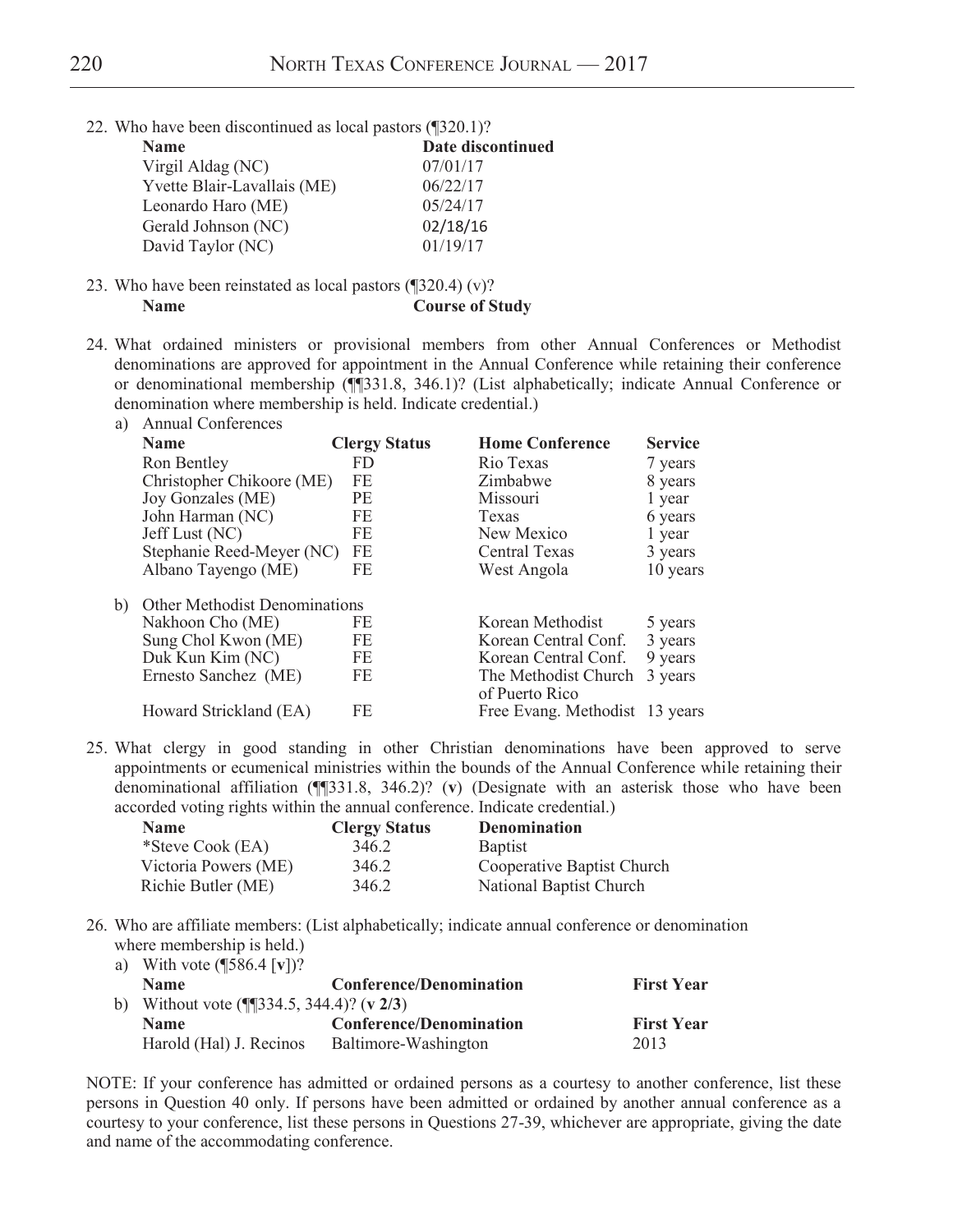- 27. Who are elected as associate members? ¶322 (**3/4v**) (List alphabetically-see note preceding Question 27): **Name:** Peter Hyer McNabb 7/1/2017
- 28. Who are elected as provisional members and what seminary are they attending, if in school? (under ¶¶322.4, 324, 325)

a) Provisional Deacons under the provisions of ¶¶ 324.4a, c or ¶324.5? (**v 3/4**)

| <b>Name</b>                                                                                               |      | <b>Seminary</b>     |
|-----------------------------------------------------------------------------------------------------------|------|---------------------|
| Virginia Kay Ash (ME)                                                                                     | 2017 | Perkins (Completed) |
| Michael William Flynn (ME)                                                                                | 2017 | Perkins (Completed) |
| Tamara Lynn Gallaway (NC)                                                                                 | 2017 | Perkins (Completed) |
| Margaret Kay Jenkins (ME)                                                                                 | 2017 | Perkins (Completed) |
| Pavielle Chriss Jenkins (ME)                                                                              | 2017 | Perkins (Completed) |
| Evan Marshall Jones (NC)                                                                                  | 2017 | Perkins (Completed) |
| Kathy Thompson Nations (NC)                                                                               | 2017 | Perkins (Completed) |
| Allison Hayes Shulman (ME)                                                                                | 2017 | Duke (Completed)    |
| Cathy Rene Sweeney (ME)                                                                                   | 2017 | Perkins (Completed) |
| Emma Cook Williams (ME)                                                                                   | 2017 | Garrett (Completed) |
| Provisional Elders under the provisions of $\P$ 324.4a, b or $\P$ 324.6 (3/4v)); $\P$ 322.4 (v 3/4)<br>b) |      |                     |
| <b>Name</b>                                                                                               |      | <b>Seminary</b>     |
| Roy Garrett Atwood (ME)                                                                                   | 2017 | Perkins (Completed) |
| George Le'Roy Battle III (ME)                                                                             | 2017 | Perkins (Completed) |
| Charles William Church (NC)                                                                               | 2017 | Asbury (Completed)  |
| James Michael Decker (NC)                                                                                 | 2017 | Perkins (Completed) |
| Richard Thomas Harrison IV (ME) 2017                                                                      |      | Duke (Completed)    |
| Allison Grace Jean (NC)                                                                                   | 2017 | Perkins (Completed) |
| Stephen Eric Lohoefer (ME)                                                                                | 2017 | Perkins (Completed) |
| Christopher Ross O'Riley (ME)                                                                             | 2017 | Perkins (Completed) |
| David Eli Rangel (ME)                                                                                     | 2017 | Perkins (Completed) |
| Jon Christopher Rickwartz (NC)                                                                            | 2017 | Asbury (Completed)  |
| Courtney Rose Schultz (NC)                                                                                | 2017 | Perkins (Completed) |
| Taylor Garrett Smith (NC)                                                                                 | 2017 | Duke (Completed)    |
|                                                                                                           |      |                     |

29. Who are continued as provisional members, in what year were they admitted to provisional membership, and what seminary are they attending, if in school (¶326)? a) In preparation for ordination as a deacon or elder? (¶326)

| In propulation for organization as a dealer of crucit. $\sqrt{2\pi}$ |                          |                                       |  |  |  |
|----------------------------------------------------------------------|--------------------------|---------------------------------------|--|--|--|
| <b>Name</b>                                                          | <b>Status (PD or PE)</b> | <b>Date and Seminary</b>              |  |  |  |
| Gary Stephens (ME)                                                   | <b>PD</b>                | 2012(6)Perkins (Completed)            |  |  |  |
| Carolyn Allbritton (EA)                                              | PE                       | 2012(6)Perkins (Completed)            |  |  |  |
| Omar Rikabi (NC)                                                     | PE                       | 2013(5) Asbury (Completed)            |  |  |  |
| Justin Miller (NW)                                                   | PE                       | 2014 (4) Perkins (Completed)          |  |  |  |
| JoAnne Pounds (NC)                                                   | PE                       | 2014 (4) Perkins (Completed)          |  |  |  |
| Scott Gilliland (ME)                                                 | PE                       | 2015 (3) Perkins (Competed)           |  |  |  |
| Julie Klossner (NC)                                                  | PE                       | 2015 (3) Perkins (Completed)          |  |  |  |
| Adam Young (ME)                                                      | <b>PE</b>                | 2015 (3) Perkins (Completed)          |  |  |  |
| Megan Davidson Danner (NC)                                           | PE                       | 2016 (2) Perkins (Completed)          |  |  |  |
| Jane Graner (ME)                                                     | PE                       | 2016 (2) Perkins (Completed)          |  |  |  |
| Raegan Gilliland (ME)                                                | <b>PE</b>                | 2016 (2) Perkins (Completed)          |  |  |  |
| Patrick Littlefield (ME)                                             | PE                       | 2016 (2) Emory University (Completed) |  |  |  |
| Chad McSwain (NC)                                                    | <b>PE</b>                | 2016 (2) Perkins (Completed)          |  |  |  |
| Geoffrey Moore (ME)                                                  | PE                       | 2016 (2) Perkins (Working on PhD)     |  |  |  |
| Katie Newsome (NC)                                                   | PE                       | 2016(2) Perkins (Completed)           |  |  |  |
| Samantha Parson (NW)                                                 | <b>PE</b>                | 2016 (2) Asbury (Completed)           |  |  |  |
|                                                                      |                          |                                       |  |  |  |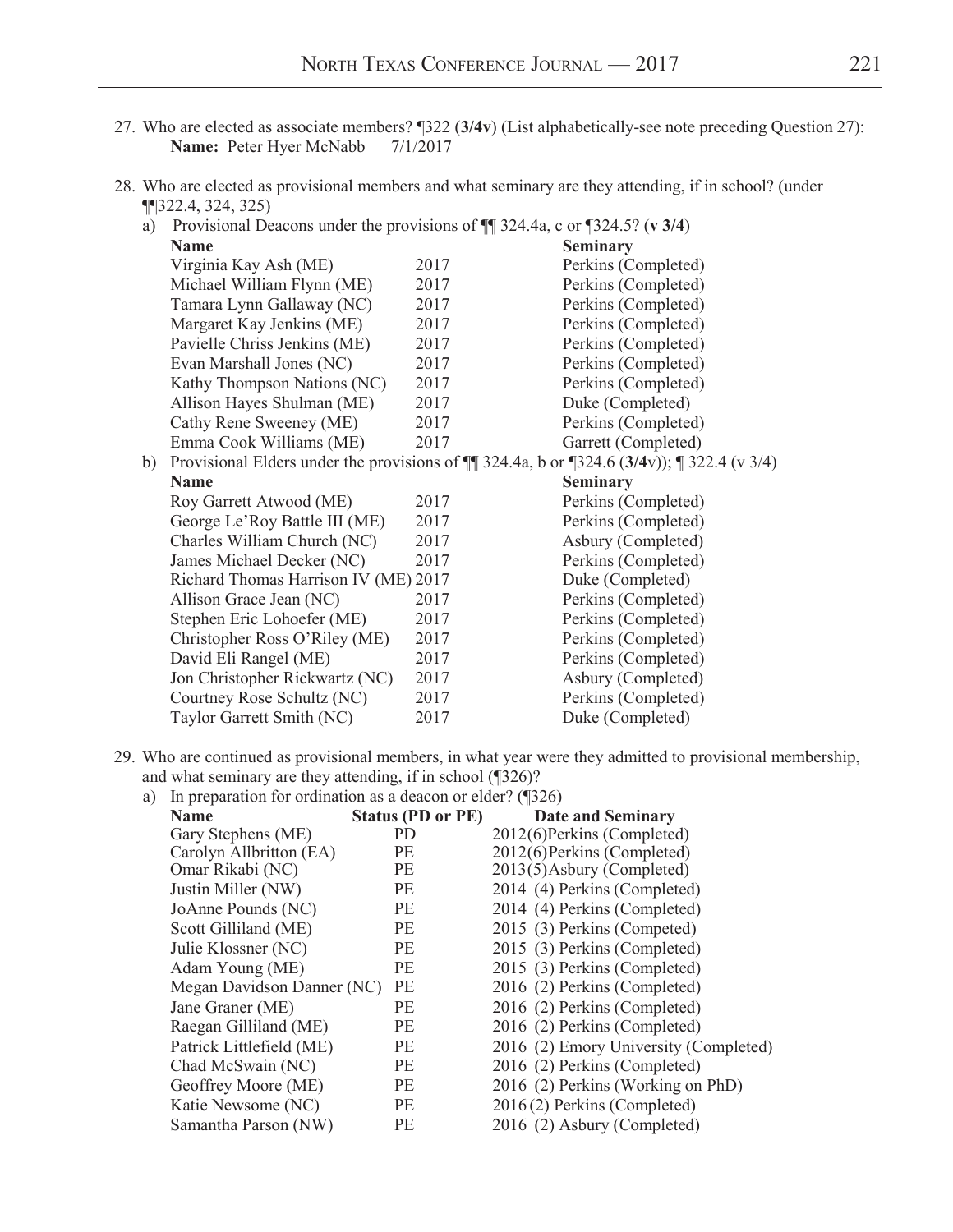|                | Ramsey Patton (ME)                                                            | PE                  | 2016                                         | (2) Perkins (Completed)                                                                                                                                                                                                                                                                                          |  |
|----------------|-------------------------------------------------------------------------------|---------------------|----------------------------------------------|------------------------------------------------------------------------------------------------------------------------------------------------------------------------------------------------------------------------------------------------------------------------------------------------------------------|--|
|                | William Mauldin (ME)                                                          | PD                  |                                              | 2016 (2) Phillips Theological (Completed)                                                                                                                                                                                                                                                                        |  |
|                | Camille Reeder May (NC)                                                       | PD                  | 2016 (2) Perkins (Completed)                 |                                                                                                                                                                                                                                                                                                                  |  |
|                | Adam White (ME)                                                               | PD                  | 2016 (2) Perkins (Completed)                 |                                                                                                                                                                                                                                                                                                                  |  |
| b)             | Provisional deacons who became provisional elders? (v)                        |                     |                                              |                                                                                                                                                                                                                                                                                                                  |  |
|                | <b>Name</b>                                                                   |                     | <b>Original Year of Membership</b>           |                                                                                                                                                                                                                                                                                                                  |  |
| $\mathbf{c}$ ) | Provisional elders who became provisional deacons? (v)(Indicate year)         |                     |                                              |                                                                                                                                                                                                                                                                                                                  |  |
|                | <b>Name</b>                                                                   |                     | <b>Original Year of Membership</b>           |                                                                                                                                                                                                                                                                                                                  |  |
|                | Yvette Blair Lavallais                                                        |                     | 2015                                         |                                                                                                                                                                                                                                                                                                                  |  |
|                |                                                                               |                     |                                              | d) Provisional members who transferred from other conferences or denominations? $(\sqrt{347.1})(v)$                                                                                                                                                                                                              |  |
|                | <b>Name</b><br><b>Status</b>                                                  |                     | <b>Year Previous Conference/Denomination</b> |                                                                                                                                                                                                                                                                                                                  |  |
|                | must also be listed in either Q. 31 a or b, depending on the transfer status. |                     |                                              | 30. What ordained clergy, coming from other Christian denominations, have had their orders recognized<br>(1347.6): (v) A person's orders may be recognized when they are transferring their membership<br>into your annual conference from another Christian denomination. A person who is listed in Q.30        |  |
|                | <b>Name</b>                                                                   | <b>Status</b>       | <b>Previous Denomination</b>                 |                                                                                                                                                                                                                                                                                                                  |  |
|                | Martha Patricia Valencia                                                      | PE                  | Iglesia Mi Casa De Oración                   |                                                                                                                                                                                                                                                                                                                  |  |
|                | Martha Patricia Valencia<br>b) As local pastors $(\sqrt{347.3})$ ? (v)        | <b>Status</b><br>PE | <b>Date Received</b><br>7/1/2017             | <b>Former Denomination</b><br>Iglesia Mi Casa De Oración                                                                                                                                                                                                                                                         |  |
|                | <b>Name</b><br><b>Status</b>                                                  |                     | <b>Date Received Former Denomination</b>     |                                                                                                                                                                                                                                                                                                                  |  |
|                |                                                                               |                     |                                              |                                                                                                                                                                                                                                                                                                                  |  |
|                | $(v 3/4)$ :<br>a) Deacons<br><b>Name</b>                                      |                     |                                              | 32. Who are elected as members in full connection? (List alphabetically-see note preceding Question 27.<br>Anyone appearing on this question must also be listed somewhere in questions 33-34 or 36, unless<br>the clergy's orders from another denomination were recognized on question 30 in a previous year.) |  |
|                | Phil Thomas Dieke (ME)                                                        |                     | 2015 (3) Perkins (Completed)                 |                                                                                                                                                                                                                                                                                                                  |  |
|                | Maria Dixon Hall (ME)                                                         |                     | 2014 (4) Emory (Completed)                   |                                                                                                                                                                                                                                                                                                                  |  |
|                | Benjamin Anderson David Hensley (ME) 2015 (3) Perkins (Completed              |                     |                                              |                                                                                                                                                                                                                                                                                                                  |  |
|                | b) Elders                                                                     |                     |                                              |                                                                                                                                                                                                                                                                                                                  |  |
|                | <b>Name</b>                                                                   |                     |                                              |                                                                                                                                                                                                                                                                                                                  |  |
|                | Richard Steven Davis (NW)                                                     |                     | 2014 (4) Brite (Completed)                   |                                                                                                                                                                                                                                                                                                                  |  |
|                | Jonathan Lee Grace (ME)                                                       |                     | 2015 (3) Perkins (Completed)                 |                                                                                                                                                                                                                                                                                                                  |  |
|                | Donald Keith Haywood (NW)                                                     |                     | 2015 (3) Perkins (Completed)                 |                                                                                                                                                                                                                                                                                                                  |  |
|                | Amy Diane Spaur (ME)                                                          |                     | 2015 (3) Perkins (Completed)                 |                                                                                                                                                                                                                                                                                                                  |  |
|                | Pamela Elaine White (NC)                                                      |                     | 2015 (3) Perkins (Completed)                 |                                                                                                                                                                                                                                                                                                                  |  |
|                | Alex Jay Williams (ME)                                                        |                     | 2015 (3) Garrett (Completed)                 |                                                                                                                                                                                                                                                                                                                  |  |
|                | Jonathan Randall Perry (NC)                                                   |                     | Truitt (Completed)<br>2015                   |                                                                                                                                                                                                                                                                                                                  |  |

- 33. Who are ordained as deacons and what seminary awarded their degree? Or, if their master's degree is not from a seminary, at what seminary did they complete the basic graduate theological studies?:(List alphabetically-see note preceding Question 27)
	- a) After provisional membership (¶330)? (**v 3/4**) **Name Seminary**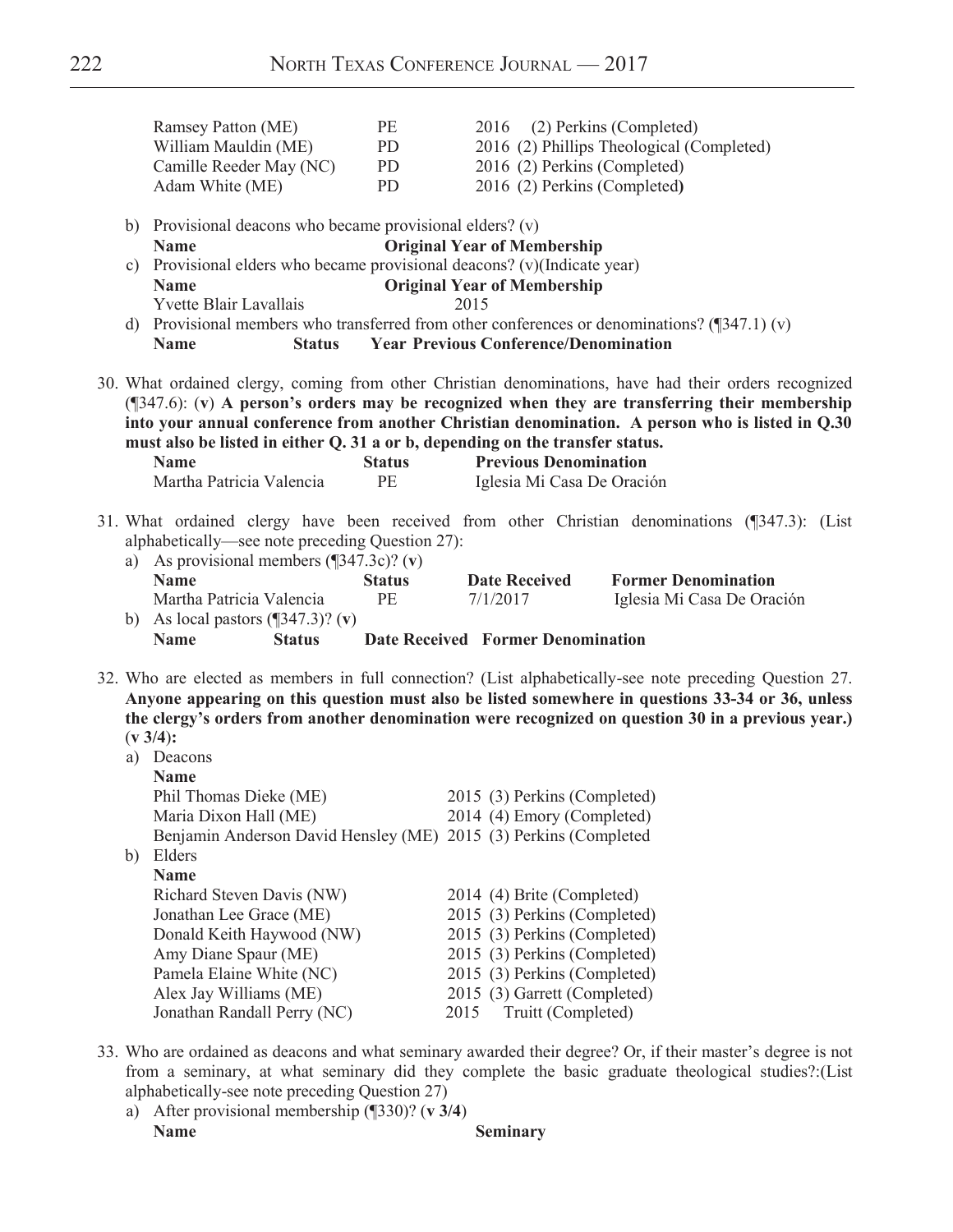|             | Phil Thomas Dieke (ME)<br>Maria Dixon Hall (ME)                                                                                                                                                                    |                     |                                             | 2014 (4) Emory (Completed)<br>Benjamin Anderson David Hensley (ME) 2015 (3) Perkins (Completed | 2015 (3) Perkins (Completed)                                                                                                                                                                                                                            |             |
|-------------|--------------------------------------------------------------------------------------------------------------------------------------------------------------------------------------------------------------------|---------------------|---------------------------------------------|------------------------------------------------------------------------------------------------|---------------------------------------------------------------------------------------------------------------------------------------------------------------------------------------------------------------------------------------------------------|-------------|
|             | b) Transfer from elder? $(\sqrt{309})(\sqrt{3}/4)$<br><b>Name</b>                                                                                                                                                  |                     |                                             | <b>Seminary</b>                                                                                |                                                                                                                                                                                                                                                         |             |
| a)          | 34. Who are ordained as elders and what seminary awarded their degree?<br>After provisional membership? $(\sqrt{335})$ (v 3/4)<br><b>Name</b>                                                                      |                     |                                             | <b>Seminary</b>                                                                                |                                                                                                                                                                                                                                                         |             |
|             | Richard Steven Davis (NW)<br>Jonathan Lee Grace (ME)<br>Donald Keith Haywood (NW)<br>Amy Diane Spaur (ME)<br>Pamela Elaine White (NC)<br>Alex Jay Williams (ME)<br>b) Transfer from deacon? $(\sqrt{309})$ (v 3/4) |                     |                                             | 2014 (4) Brite (Completed)                                                                     | 2015 (3) Perkins (Completed)<br>2015 (3) Perkins (Completed)<br>2015 (3) Perkins (Completed)<br>2015 (3) Perkins (Completed)<br>2015 (3) Garrett (Completed)                                                                                            |             |
|             | <b>Name</b><br>Rachel Griffin Baughman (ME)                                                                                                                                                                        |                     |                                             | <b>Seminary</b><br>Drew Theological Seminary                                                   |                                                                                                                                                                                                                                                         |             |
| <b>Name</b> |                                                                                                                                                                                                                    |                     | <b>Status</b>                               |                                                                                                | 35. What provisional members, previously discontinued, are readmitted $(\sqrt{364})$ ? (v)<br><b>Year Discontinued</b>                                                                                                                                  |             |
| <b>Name</b> | 36. Who are readmitted (¶[365-367 [v], ¶368 [v 2/3]):                                                                                                                                                              |                     | <b>Status</b>                               | <b>Previous Status</b>                                                                         |                                                                                                                                                                                                                                                         |             |
| <b>Name</b> |                                                                                                                                                                                                                    |                     | <b>Status</b>                               | <b>Year Retired</b>                                                                            | 37. Who are returned to the effective relationship after voluntary retirement $(\sqrt{357.7})$ : (v)                                                                                                                                                    |             |
| <b>Name</b> | Sarah Roberts                                                                                                                                                                                                      | <b>Status</b><br>FD | <b>Previous Conference</b><br>Central Texas |                                                                                                | 38. Who have been received by transfer from other annual conferences of The United Methodist Church<br>(1347.1, 416.5, 635.2m)? (List alphabetically. Indicate credential. See note preceding Question 27.): (v)<br><b>Date of Transfer</b><br>7/1/2017 |             |
| <b>Name</b> | credential.)                                                                                                                                                                                                       |                     |                                             | <b>Status</b> Previous Methodist Denomination                                                  | 39. Who are transferred in from other Methodist denominations (¶347.2)? (List alphabetically. Indicate                                                                                                                                                  | <b>Date</b> |
|             | membership.)<br>a) Deacons?                                                                                                                                                                                        |                     |                                             |                                                                                                | 40. Who have been ordained as a courtesy to other conferences, after election by the other conference? (See<br>note preceding Question 27. Such courtesy elections or ordinations do not require transfer of conference                                 |             |
|             | <b>Name</b><br>b) Elders?                                                                                                                                                                                          |                     |                                             | <b>Member Conference</b>                                                                       |                                                                                                                                                                                                                                                         |             |
|             | <b>Name</b>                                                                                                                                                                                                        |                     |                                             | <b>Member Conference</b>                                                                       |                                                                                                                                                                                                                                                         |             |
| <b>Name</b> | (List alphabetically. Indicate credential. See note preceding Question 27.)                                                                                                                                        | <b>Status</b>       |                                             | <b>New Conference</b>                                                                          | 41. Who have been transferred out to other annual conferences of The United Methodist Church (¶416.5)?<br>Date                                                                                                                                          |             |
|             | Leroy (Lee) Elder                                                                                                                                                                                                  | FE                  | Texas                                       |                                                                                                | 07/01/2017                                                                                                                                                                                                                                              |             |

42. Who are discontinued as provisional members (¶327)? (**v**). a) By expiration of eight-year time limit  $(\sqrt{\phantom{a}327})^n$ <br>Name Status **Name Status**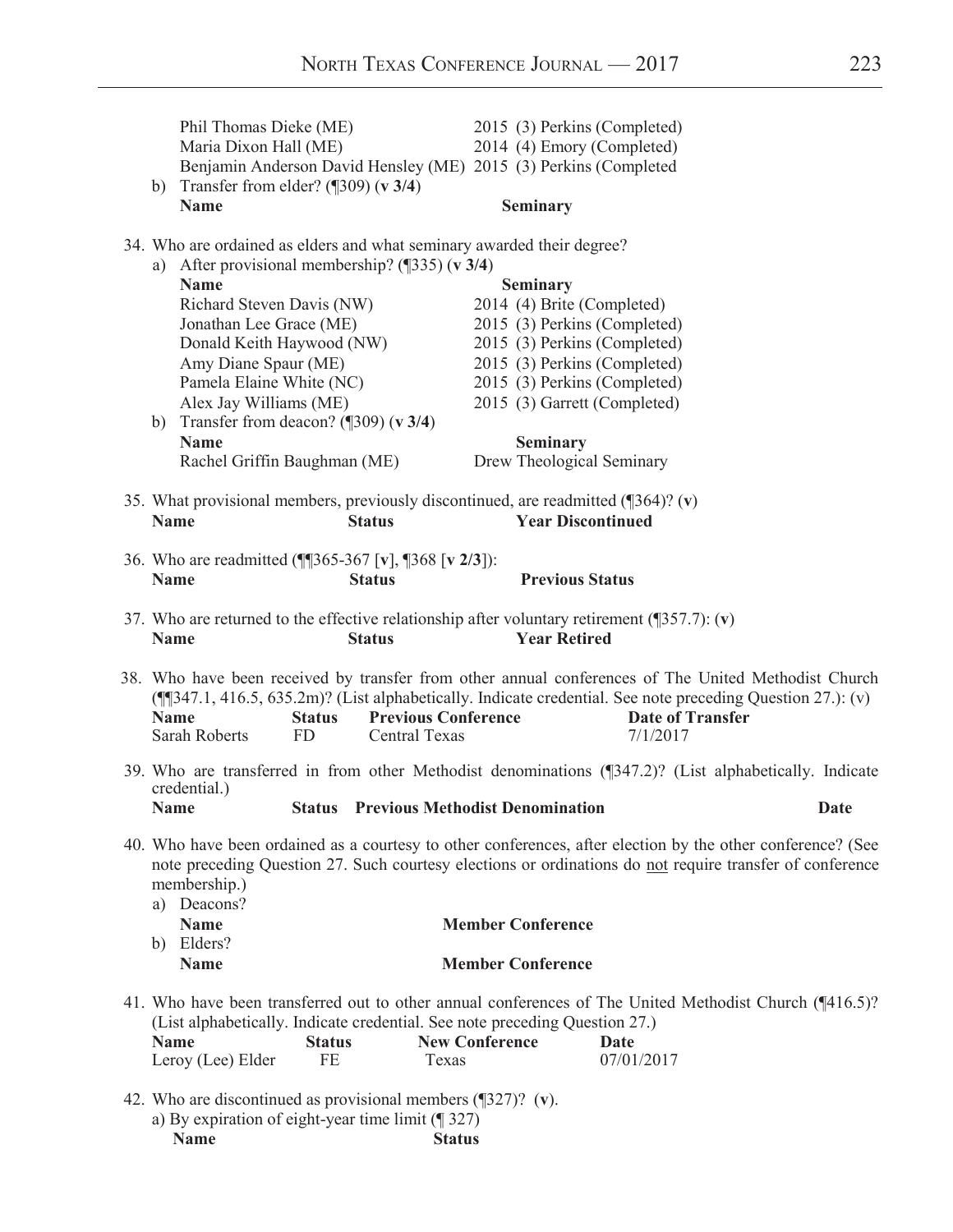|    | <b>Name</b> | b) By voluntary discontinuance $(\sqrt{\phantom{a}}\,327.6)(v)$<br>Yvette Blair-Lavallais (ME) |                       | <b>Status</b><br><b>PD</b> |                                                                              |                                                                                                  |
|----|-------------|------------------------------------------------------------------------------------------------|-----------------------|----------------------------|------------------------------------------------------------------------------|--------------------------------------------------------------------------------------------------|
|    |             | c) By involuntary discontinuance $(\sqrt{\phantom{a}}\,327.6)(v)$                              |                       |                            |                                                                              |                                                                                                  |
|    | <b>Name</b> |                                                                                                |                       | <b>Status</b>              |                                                                              |                                                                                                  |
|    |             | d) By reaching Mandatory Retirement Age (¶ 327.7)                                              |                       |                            |                                                                              |                                                                                                  |
|    | <b>Name</b> |                                                                                                |                       | <b>Status</b>              |                                                                              |                                                                                                  |
|    |             |                                                                                                |                       |                            |                                                                              |                                                                                                  |
|    |             | 43. Who are on location?<br>a) Who has been granted honorable location (1358.1)?               |                       |                            |                                                                              |                                                                                                  |
|    |             | (1) This year? (v)                                                                             |                       |                            |                                                                              |                                                                                                  |
|    |             | <b>Name</b>                                                                                    |                       | <b>Status</b>              | <b>Charge Conference Date</b>                                                |                                                                                                  |
|    |             | (2) Previously?                                                                                |                       |                            |                                                                              |                                                                                                  |
|    |             | <b>Name</b>                                                                                    |                       | <b>Year Granted</b>        | <b>Charge Conference</b>                                                     | <b>Recent Report Year</b>                                                                        |
|    |             | John Johnson (FE)                                                                              |                       | 2/1/12                     | Aldersgate UMC                                                               |                                                                                                  |
|    |             | Mark Long (FE)                                                                                 |                       | 7/1/12                     | <b>FUMC McKinney</b>                                                         |                                                                                                  |
|    |             | 2011 - Kyu Chin Ahn (FE)                                                                       |                       |                            |                                                                              |                                                                                                  |
|    |             | 2010 - Mariana Acton (FD)                                                                      |                       |                            |                                                                              |                                                                                                  |
|    |             | 2009 - Charlise Hill-Larson                                                                    |                       |                            |                                                                              |                                                                                                  |
|    |             | 2005- Pam Holcomb-McLain                                                                       |                       |                            |                                                                              |                                                                                                  |
|    |             | 2000 - G. David Dunson                                                                         |                       |                            |                                                                              |                                                                                                  |
|    |             | 1998 - Sharon W. Andrews                                                                       |                       |                            |                                                                              |                                                                                                  |
|    |             | 1997 - Pa Nous Pan                                                                             |                       |                            |                                                                              |                                                                                                  |
|    |             | 1990 - Clifford M. Black                                                                       |                       |                            |                                                                              |                                                                                                  |
|    |             | 1988 - Joseph Dee Faram                                                                        | Jerome H. Morgan      |                            |                                                                              |                                                                                                  |
|    |             | 1987 - Philip M. Mahon                                                                         |                       |                            |                                                                              |                                                                                                  |
|    |             |                                                                                                | Terry T. Parsons      |                            |                                                                              |                                                                                                  |
|    |             | 1982 - Fletcher Ownbey                                                                         |                       |                            |                                                                              |                                                                                                  |
|    |             | 1980 - Charles Cryan                                                                           |                       |                            |                                                                              |                                                                                                  |
|    |             | 1978 - Jerry McMannus                                                                          |                       |                            |                                                                              |                                                                                                  |
|    |             | 1977 - Michael Flynn                                                                           |                       |                            |                                                                              |                                                                                                  |
|    |             |                                                                                                | Ronald Underwood      |                            |                                                                              |                                                                                                  |
|    |             | 1976 - J. David Black                                                                          |                       |                            |                                                                              |                                                                                                  |
| b) |             |                                                                                                |                       |                            |                                                                              | Who on honorable location are appointed ad interim as local pastors? (¶358.2) (Indicate date and |
|    |             | appointment.)                                                                                  |                       |                            |                                                                              |                                                                                                  |
|    | <b>Name</b> |                                                                                                | Appointment           |                            | <b>Year Granted Location</b>                                                 |                                                                                                  |
| C) |             | Who has been placed on administrative location (¶359?)                                         |                       |                            |                                                                              |                                                                                                  |
|    | (1)         | This year? $(v)$<br><b>Name</b>                                                                | <b>Date Effective</b> |                            |                                                                              |                                                                                                  |
|    |             |                                                                                                |                       |                            | <b>Charge Conference</b>                                                     |                                                                                                  |
|    |             | (2) Previously?<br><b>Name</b>                                                                 |                       |                            |                                                                              |                                                                                                  |
|    |             |                                                                                                | <b>Original Year</b>  |                            | <b>Charge Conference</b>                                                     | <b>Recent Report Year</b>                                                                        |
|    |             |                                                                                                |                       |                            | 44. Who have been granted the status of honorable location-retired (1358.3): |                                                                                                  |
| a) |             | This year? $(v)$                                                                               |                       |                            |                                                                              |                                                                                                  |
|    | <b>Name</b> |                                                                                                | <b>Status</b>         | <b>Year Granted</b>        | <b>Charge Conference</b>                                                     |                                                                                                  |
| b) |             | Previously?                                                                                    |                       |                            |                                                                              |                                                                                                  |
|    | <b>Name</b> |                                                                                                | <b>Status</b>         | <b>Year Granted</b>        | <b>Charge Conference</b>                                                     |                                                                                                  |
|    |             | Linda M. Watkins                                                                               |                       | 2005                       |                                                                              |                                                                                                  |
|    |             | Stephen Love                                                                                   |                       | 2005                       |                                                                              |                                                                                                  |
|    |             | Norma Meyer Withrow                                                                            |                       | 2006                       |                                                                              |                                                                                                  |
|    |             | Phillip G. Hudson                                                                              |                       | 2007                       |                                                                              |                                                                                                  |

Thomas W. Downing 2012 William R. Nevil 2013<br>Clarence Snodgrass 2013

Clarence Snodgrass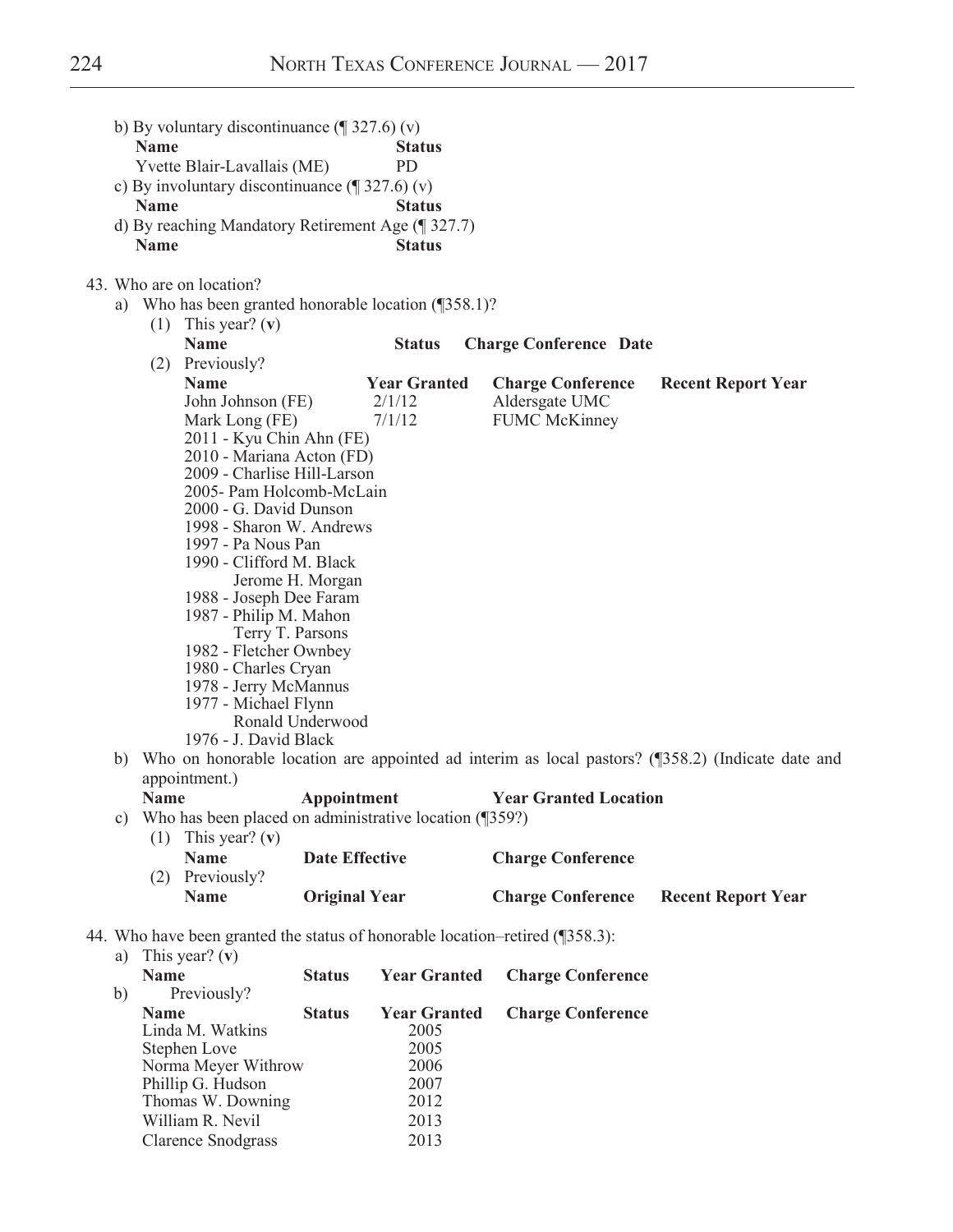| Colleen Seagroves<br>T. Shaun Wicker<br>Gary W. Kincaid<br>C Thomas Flick<br>John R. Grigsby<br>John Hicks<br>Roger Woods<br>Cheryl Jordan<br><b>Russell Moxley</b><br><b>Name</b> | 2013<br>2013<br>2014<br>2015<br>2015<br>2015<br>2015<br>2014<br>2016                                                                    | FUMC, Sherman<br>FUMC, Ft. Worth<br>FUMC, Mt. Vernon<br>Northaven UMC<br>West Jefferson UMC, NC<br><b>Prior Clergy Status</b>                                                                                                                                                                                                                                                                                                                                                                                                                                                                                                                                                                                                                                                                                                                       |
|------------------------------------------------------------------------------------------------------------------------------------------------------------------------------------|-----------------------------------------------------------------------------------------------------------------------------------------|-----------------------------------------------------------------------------------------------------------------------------------------------------------------------------------------------------------------------------------------------------------------------------------------------------------------------------------------------------------------------------------------------------------------------------------------------------------------------------------------------------------------------------------------------------------------------------------------------------------------------------------------------------------------------------------------------------------------------------------------------------------------------------------------------------------------------------------------------------|
| <b>Name</b><br><b>Name</b><br>C)<br><b>Name</b><br>d)<br>(v)<br><b>Name</b><br>By trial $(\sqrt{2713})$ ?<br>e)<br><b>Name</b>                                                     | <b>Date Effective</b><br><b>Date Effective</b><br>06/01/2017<br><b>Date Effective</b><br><b>Date Effective</b><br><b>Date Effective</b> | <b>Prior Clergy Status</b><br><b>Prior Clergy Status</b><br>FE<br><b>Prior Clergy Status</b><br>By termination of orders under recommendation of the Board of Ordained Ministry (¶358.2, 359.3)?<br><b>Prior Clergy Status</b><br><b>Prior Clergy Status</b>                                                                                                                                                                                                                                                                                                                                                                                                                                                                                                                                                                                        |
| Indicate credential.)<br><b>Name</b>                                                                                                                                               |                                                                                                                                         | 47. Who have been suspended under the provisions of ¶362.1d, ¶2704.2c or ¶2711.3? (Give effective dates.<br><b>Clergy Status</b>                                                                                                                                                                                                                                                                                                                                                                                                                                                                                                                                                                                                                                                                                                                    |
| Effective:<br><b>Name</b><br>Retired:<br><b>Name</b><br>Effective:                                                                                                                 | <b>Date of Birth</b><br><b>Date of Birth</b>                                                                                            | <b>Date of Death</b><br><b>Date of Death</b><br>Date of Death                                                                                                                                                                                                                                                                                                                                                                                                                                                                                                                                                                                                                                                                                                                                                                                       |
| Retired:<br><b>Name</b><br>c)<br>Effective:<br><b>Name</b><br>Retired:<br><b>Name</b><br>Ralph Edward Burke                                                                        | <b>Date of Birth</b><br><b>Date of Birth</b><br><b>Date of Birth</b><br>07/12/1922                                                      | <b>Date of Death</b><br><b>Date of Death</b><br><b>Date of Death</b><br>08/22/2016<br>09/25/2016                                                                                                                                                                                                                                                                                                                                                                                                                                                                                                                                                                                                                                                                                                                                                    |
|                                                                                                                                                                                    | <b>Name</b>                                                                                                                             | FE<br>FE<br>FE<br>FE<br>FE<br>FE<br>FE<br>45. Who have had their status as honorably located and their orders terminated $(\sqrt{358.2})$ ? (v)<br><b>Date Effective</b><br>46. Who have had their conference membership terminated?<br>a) By withdrawal to unite with another denomination $(\sqrt{360.1}, .4)$ ? (v)<br>b) By withdrawal from the ordained ministerial office $(\text{S}60.2, .4)$ ? (v)<br>Julie Mielke Macpherson<br>By withdrawal under complaints or charges $(\P$ 360.3, .4; 2719.2)? (v)<br><b>Date Effective</b><br>48. Deceased (List alphabetically in the spaces provided)<br>a) What associate members have died during the year?<br>What provisional members have died during the year? (Indicate credential.)<br><b>Date of Birth</b><br>What elders have died during the year?<br>Wallace Edwin Chappell 03/17/1920 |

James A. Gwaltney 09/20/1936 11/05/2016<br>Joseph R. Hale 03/25/1935 11/14/2016 Joseph R. Hale 03/25/1935 11/14/2016<br>Larry Krohn 10/29/1936 06/20/2017

Larry Krohn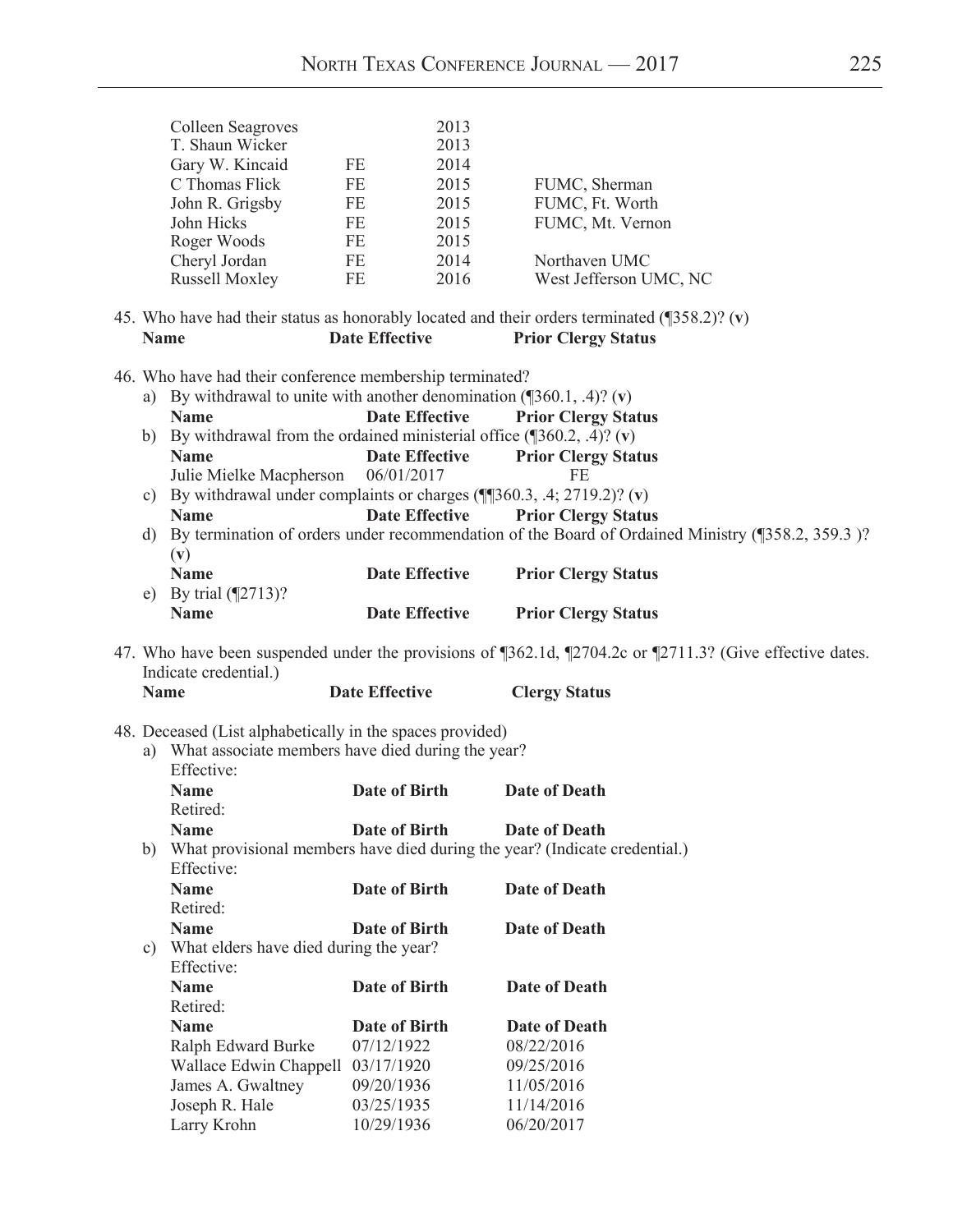|    | John T. Lancaster                       | 02/19/1924                                    | 04/06/2017    |
|----|-----------------------------------------|-----------------------------------------------|---------------|
|    | Merwin K. Turner                        | 04/15/1935                                    | 01/21/2017    |
| d) | What deacons have died during the year? |                                               |               |
|    | Effective:                              |                                               |               |
|    | <b>Name</b>                             | Date of Birth                                 | Date of Death |
|    | Retired:                                |                                               |               |
|    | <b>Name</b>                             | Date of Birth                                 | Date of Death |
| e) |                                         | What local pastors have died during the year? |               |
|    | Active:                                 |                                               |               |
|    | <b>Name</b>                             | Date of Birth                                 | Date of Death |
|    | Retired:                                |                                               |               |
|    | <b>Name</b>                             | Date of Birth                                 | Date of Death |
|    |                                         |                                               |               |

49. What provisional or ordained members (elders and deacons) have received appointments in other Annual Conferences of The United Methodist Church while retaining their membership in this Annual Conference (¶¶331.8, 346.1)?

| <b>Name</b>              | <b>Clergy Status</b> | <b>Conference Appointed</b> | Appointment |
|--------------------------|----------------------|-----------------------------|-------------|
| Judith (Judi) Brandt     | FE.                  | Northwest Texas             | 2017        |
| Erika Fadel              | FE.                  | <b>Central Texas</b>        | 2017        |
| Gloria Fowler            | FE                   | Louisiana                   | 2017        |
| Elizabeth LaBella-Foster | FE                   | Virginia                    | 2014        |
| Martha Myre              | FE                   | Oregon-Idaho                | 2017        |
| JoAnne Pounds            | <b>PE</b>            | Louisiana                   | 2014        |
| <b>Troy Sims</b>         | FD.                  | Baltimore-Washington        | 2015        |

50. Who are the provisional, ordained members or associate members on leave of absence and for what number of years consecutively has each held this relation (¶353)? (Indicate credential. Record Charge Conference where membership is held.)

| a) | Voluntary? |
|----|------------|
|    |            |

| (1) Personal, 5 years or less $(\sqrt{353.2a 3})(v)$     |                       |                                                                                                                                |
|----------------------------------------------------------|-----------------------|--------------------------------------------------------------------------------------------------------------------------------|
| <b>Status</b>                                            | <b>Date Effective</b> | <b>Charge Conference</b>                                                                                                       |
| <b>FD</b>                                                | 05/01/17              |                                                                                                                                |
| FE<br>Rebecca Frank Bruff (ME)                           | 07/01/17              |                                                                                                                                |
| FE<br>Wendy Curran Meyer (ME)                            | 03/01/14              |                                                                                                                                |
| FE                                                       | 07/01/16              |                                                                                                                                |
| FE                                                       | 07/01/17              |                                                                                                                                |
| FD                                                       | 08/01/13              |                                                                                                                                |
| PD                                                       | 09/01/15              |                                                                                                                                |
|                                                          |                       |                                                                                                                                |
| <b>Status</b>                                            | <b>Date Effective</b> | <b>Charge Conference</b>                                                                                                       |
| <b>FD</b>                                                | 05/18/11              |                                                                                                                                |
| Michael A. Green (EA)<br>FE                              | 08/01/11              |                                                                                                                                |
| (3) Family, 5 years or less $(\sqrt{353.2b} \cdot 3)(v)$ |                       |                                                                                                                                |
| <b>Status</b>                                            | <b>Date Effective</b> | <b>Charge Conference</b>                                                                                                       |
| FD                                                       | 07/01/13              |                                                                                                                                |
| Kathryn Ransdell (ME)<br>FE                              | 12/01/14              |                                                                                                                                |
|                                                          |                       |                                                                                                                                |
| <b>Status</b>                                            | <b>Date Effective</b> | <b>Charge Conference</b>                                                                                                       |
| FD<br>Shannon M. Hamrick (ME)                            | 07/01/12              |                                                                                                                                |
|                                                          |                       |                                                                                                                                |
| <b>Status</b>                                            | <b>Date Effective</b> | <b>Charge Conference</b>                                                                                                       |
| Bonnie Bridger-Coffman<br>FD                             | 07/01/16              |                                                                                                                                |
| Deborah Chapman (ME)<br>FD                               | 08/01/17              |                                                                                                                                |
|                                                          |                       | (2) Personal, more than 5 years $(\sqrt{353.2a 3})$ (v 2/3)<br>(4) Family, more than 5 years $(\sqrt{353.2b} \cdot 3)$ (v 2/3) |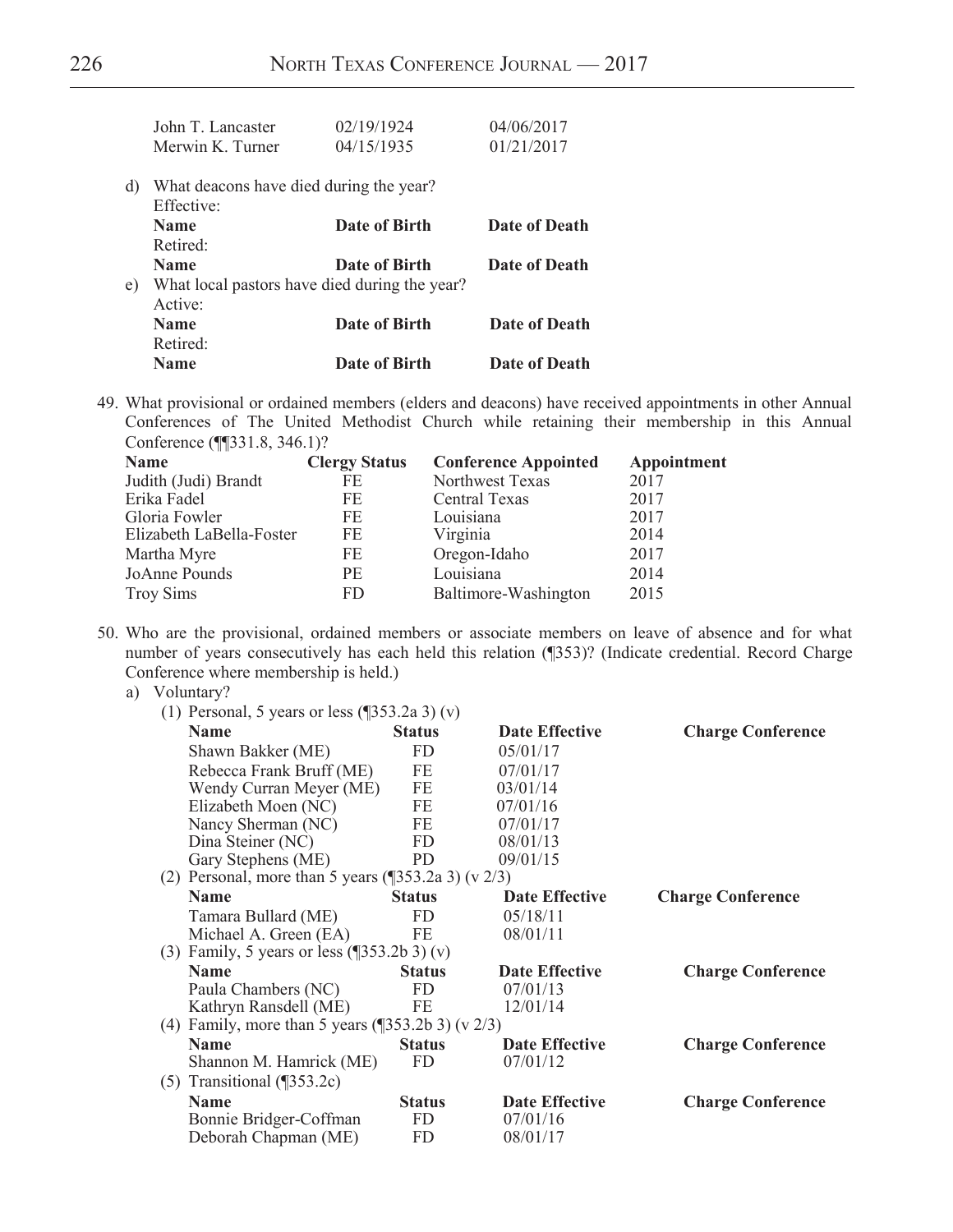|    | Rebecca David Hensley                                                                                                                                                                                                                                                                                                      | FD                      | 07/01/17              |                          |
|----|----------------------------------------------------------------------------------------------------------------------------------------------------------------------------------------------------------------------------------------------------------------------------------------------------------------------------|-------------------------|-----------------------|--------------------------|
|    | Camille Reeder May (NC)                                                                                                                                                                                                                                                                                                    | <b>PD</b>               | 05/01/17              |                          |
|    | Linda Roby (ME)                                                                                                                                                                                                                                                                                                            | <b>FD</b>               | 07/01/17              |                          |
|    | Laura Rothe (EA)                                                                                                                                                                                                                                                                                                           | <b>FD</b>               | 09/13/15              |                          |
|    | b) Involuntary ( $\sqrt{354}$ )? (v 2/3)                                                                                                                                                                                                                                                                                   |                         |                       |                          |
|    | <b>Name</b>                                                                                                                                                                                                                                                                                                                | <b>Status</b>           | <b>Date Effective</b> | <b>Charge Conference</b> |
|    | 51. Who are granted sabbatical leave $(\sqrt{351})$ ? (v)                                                                                                                                                                                                                                                                  |                         |                       |                          |
|    | <b>Name</b>                                                                                                                                                                                                                                                                                                                | <b>Status</b>           | <b>Date Effective</b> | <b>Charge Conference</b> |
|    | 52. Who have been granted medical leave due to medical or disabling conditions $(\sqrt{356})$ ? (v)                                                                                                                                                                                                                        |                         |                       |                          |
|    | <b>Name</b>                                                                                                                                                                                                                                                                                                                | <b>Status</b>           | <b>Date Effective</b> | <b>Charge Conference</b> |
|    | Connie Millsap (ME)                                                                                                                                                                                                                                                                                                        | FE                      | 06/01/07              |                          |
|    | Terry Ann Moore (ME)                                                                                                                                                                                                                                                                                                       | $FE$                    | 01/01/11              |                          |
|    | L. Charles Stovall (ME)                                                                                                                                                                                                                                                                                                    | FE                      | 07/01/12              |                          |
|    | 53. What members in full connection have been retired (¶357): (List alphabetically. If retiring in the interim<br>between conference sessions (¶357.2d), indicate the effective date of retirement.) (Under ¶357.1, no vote<br>required; under ¶357.2, v; under ¶357.3, v 2/3)<br>Deacons                                  |                         |                       |                          |
|    | a) This year?                                                                                                                                                                                                                                                                                                              |                         |                       |                          |
|    | <b>Name</b>                                                                                                                                                                                                                                                                                                                | <b>Years of Service</b> | <b>Date Effective</b> |                          |
|    | <b>Terry Jones</b>                                                                                                                                                                                                                                                                                                         | 21                      | 01/01/17              |                          |
|    | Paul McKay                                                                                                                                                                                                                                                                                                                 | 11                      | 07/01/17              |                          |
| b) | Previously?                                                                                                                                                                                                                                                                                                                |                         |                       |                          |
|    | <b>Name (Date Effective)</b>                                                                                                                                                                                                                                                                                               |                         |                       |                          |
|    | Marilyn Atkinson, Katherine Betz (03/01/16), Josephine M. Biggerstaff, Betty D. Crowell, Barbara<br>Edwards, Kathryn E. Johnson, Karan Marshall, Paul C. Sackett, Joyce Leslie Stephens, Charles W.<br>Stokes, James Richard Wilson, Phyllis Clower Wilson, Jayne Coffman Wolfe, Natalie Woods<br>$(11/30/13)$ , Rita Yoes |                         |                       |                          |
|    | Elders                                                                                                                                                                                                                                                                                                                     |                         |                       |                          |
| c) | This year?                                                                                                                                                                                                                                                                                                                 |                         |                       |                          |
|    | <b>Name</b>                                                                                                                                                                                                                                                                                                                | <b>Years of Service</b> | <b>Date Effective</b> |                          |
|    | William J. Bryan                                                                                                                                                                                                                                                                                                           | 42                      | 03/01/17              |                          |
|    | Alice Gant Coder                                                                                                                                                                                                                                                                                                           | 17                      | 07/01/17              |                          |
|    | Nancy DeStefano                                                                                                                                                                                                                                                                                                            | 11                      | 01/01/17              |                          |
|    | Larry Wayne George                                                                                                                                                                                                                                                                                                         | 47                      | 07/01/17              |                          |
|    | Paul Q. Goodrich                                                                                                                                                                                                                                                                                                           | 43                      | 07/01/17              |                          |
|    | Sara Hardaway                                                                                                                                                                                                                                                                                                              | 23                      | 04/01/17              |                          |
|    | Kenneth Hildebrand                                                                                                                                                                                                                                                                                                         | 40                      | 02/01/17              |                          |
|    | Anna Hosemann-Butler                                                                                                                                                                                                                                                                                                       | 18                      | 07/01/17              |                          |
|    | Barbara Weems Marcum                                                                                                                                                                                                                                                                                                       | 38                      | 06/01/17              |                          |
|    | Michael Loy Nichols                                                                                                                                                                                                                                                                                                        | 49                      | 07/01/17              |                          |
|    | James P. Ozier                                                                                                                                                                                                                                                                                                             | 49                      | 07/01/17              |                          |
|    | Diane Presley                                                                                                                                                                                                                                                                                                              | 19                      | 07/01/17              |                          |
|    | Larry D. Tinsley                                                                                                                                                                                                                                                                                                           | 39                      | 07/01/17              |                          |
|    | Preston Weaver                                                                                                                                                                                                                                                                                                             | 13                      | 01/01/17              |                          |
|    | David B. Weber                                                                                                                                                                                                                                                                                                             | 22                      | 07/01/17              |                          |
|    | Claude P. Whittemore                                                                                                                                                                                                                                                                                                       | 40                      | 12/31/16              |                          |
|    | Larry Gene Wisdom                                                                                                                                                                                                                                                                                                          | 41                      | 07/01/17              |                          |
|    | Jerald Clay Womack                                                                                                                                                                                                                                                                                                         | 41                      | 07/01/17              |                          |
|    |                                                                                                                                                                                                                                                                                                                            |                         |                       |                          |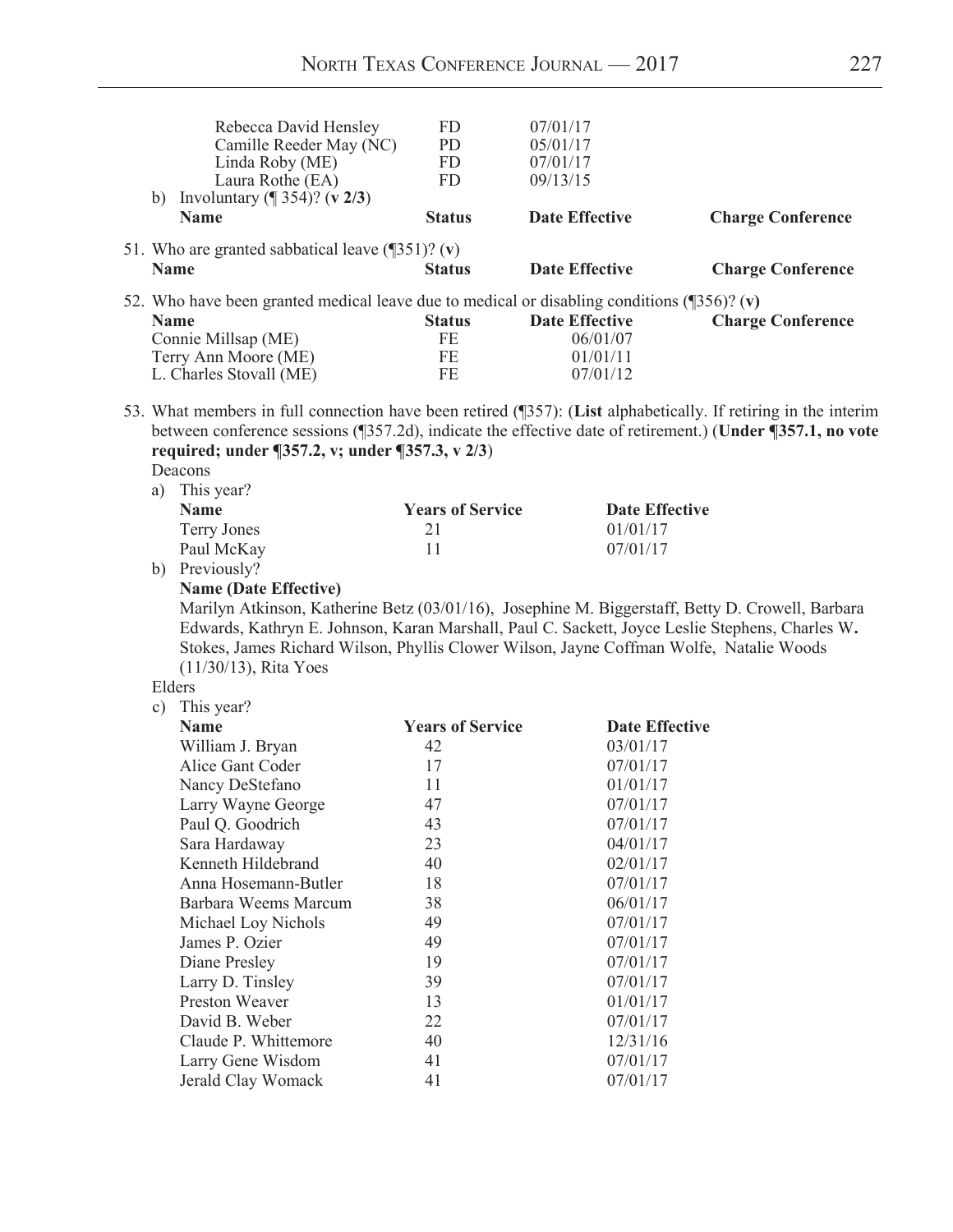d) Previously?

James Dale Abel, Elizabeth C. Alden, Joseph L. Allen, Ann Barton, Leighton H. Bearden, Pat Beghtel-Mahle, Cletus Beights, Donald Ray Benton, Fred Lee Birdsong, Darrel Glen Blackmon, Sr, David R. Blackmon, Georjean H. Blanton, George Doherty Bond, Norman Henry Bouffard, John H. Brand, Jim K. Brown, Jr., Mary Elizabeth Brundige, Jack P. Busby, Robert I. Bush, Tera Elaine Bussey, Carroll A. Caddell, R. Kennon L. Callahan, Melton H. Caraway, Ann Cardwell, Charles R. Carnahan, David Michael Carr, Kenneth E. Carter, Jr., Lee Cary, William L. Childers, Donald G. Coke, Lois G. Cooper, Robert O. Cooper, Charles A. Cox, Charles Edward Cox, William Mark Craig, Joyce Cravens, James Keith Cupples, Daniel Frank Dalton, Allie M. Davenport, D. Michael Daves, Victoria Davidson, Jefferson E. Davis, Jr., Gaither Day, James F. Dean, Jr., Edmund Deane, Kenneth M. Dickson, John Dillard, Richard Dunagin, Frederick L. Durham, Jr., Jon Michael Eckstein, Bettye L. Elledge, Craig Lewis Emerick, George Fisk, S. Richard Flach, Gilbert Elmer Fleer, Richard L. Fleming, John R. Fraser, Guy Garrett, Jack Miller Gibson, John Dennis Gondol, Walter James Goodwin, Jr., Joe Edwin Goolsby, Valrye Eugene Gordon, Forrest Duncan Graham, Milton P. Guttierrez, II, Johnnie W. Haney, Sammy A. Hargrove, C. Michael Haynes, Keith L. Head, Howard P. Hedges, Jr., Doyle Steven Henderson, H. Harrell Hicks, Daniel Leppin Hoke, Diana Holbert, George R. Holcombe, Zan W. Holmes, Jr., Michael A. House, Harry E. Houseman, Leroy T. Howe, David Thomas Howeth , Joan H. Humphries, C. Dale Hunt, William B. Hutchinson, Johnny R. Irish, Michael R. Jackson, William H. Jacobs, Dwight Henry Judy, James Keith, L. James E. Kirby, Larry Kruger, Richard Arden Kuhlbars, Joan Gray LaBarr, Kwame O. Lartey, Van Lazaroff, Robert W. Lee, Jr., JoNell Lindh, Frank Gifford Long, Jr., Robin Lovin, Katherine Glaze Lyle, Jarratt Major, R. Benjamin Marshall, Henry L. Masters, Sr., Steven Edward Matthew, John William Matthews, H. Neill McFarland, Carl M. McGee, Jack D. McNabb, Marjorie E. McNeir, J. Mac McPherson, Arville Eugene McLain, Philip D. Mercer, Lawrence Meredith, Charles Jack Meyers, David E. Milam, J. Michael Miller, Edgar B. Millican, Sandra Minor, Byron D. Myrick, Jung Yong Na**,** Charles Neal, Larry D. Nicholson, Glenn Alford Noblin, Wayne C. Odom, Susanne Marie Hott Orman, Mather Poe Owen, Calvin Page, John Peel, Thomas R. Peel, Charles N. Pierce, Jim Pledger, Thomas H. Price, Walter Ross Purkey, R. Gary Regan, Elvin Ben Read, Judith Reedy, Donald F. Renshaw, Jr., Thomas Q. Robbins, B. C. Robertson, John C. Rosenburg, Kristie Noerrlinger Rosset, David Ray Rucker, Norma Salinas, Boyd Mack Sawyer, Richard E. Schaefer, Billy Shaddox, Joe Shafer, Don T. Shaw, R. David Shawver, Benjamin J. Shinn, Jr., Philip L. Shuler, Jerry Matthews Simmons, Robert A. Simpson, Arnel Barton Smith, Ralph L. Smith, William Boyd Smith, Carole Somers-Clark, John B. Soper, Robert L. Spencer, Roy Lee Spore, Richard Stark, Montie W. Stewart, George E. Strickland, II, Henry R. Suche, Jr., John Earl Taylor, Nona Cranfill Thomas, Christy Thomas, Page Allison Thomas, John M. Thornton , George G. Topper, Justin Wade Tull, Fredric L. Utz, Duane L. VanGiesen, Lynn Vowell, Donald W. Waddell, Michael W. Walker, Robert Morgan Walker, Rodney Carrol Wallace, Earnest Walt, James M. Ward, R. Bruce Weaver, Woodrow Weilage, Donna Edwards Whitehead, Bobby D. Wilkie, Dennis Wilkinson, Buist B. Wilson, Ramon L. Womack, Clay Arnold Yeager, Linn Caraway Zink

54. What associate members have been retired (¶358): (List alphabetically. If retiring in the interim between conference sessions (¶357.2d), indicate the effective date of retirement.) (**Under ¶357.1, no vote required; under ¶357.2, v; under ¶357.3, v 2/3**) a) This year?

| <b>Date Effective</b> |
|-----------------------|
|                       |
| Date Effective        |
|                       |
| 12/31/13              |
|                       |

55. What provisional members have been previously retired (¶358, 2008 *Book of Discipline*)? Name Date Effective Jeanne Davis James Ken Hamric

- 56. Who have been recognized as retired local pastors (¶320.5, **v**):
	- a) This year?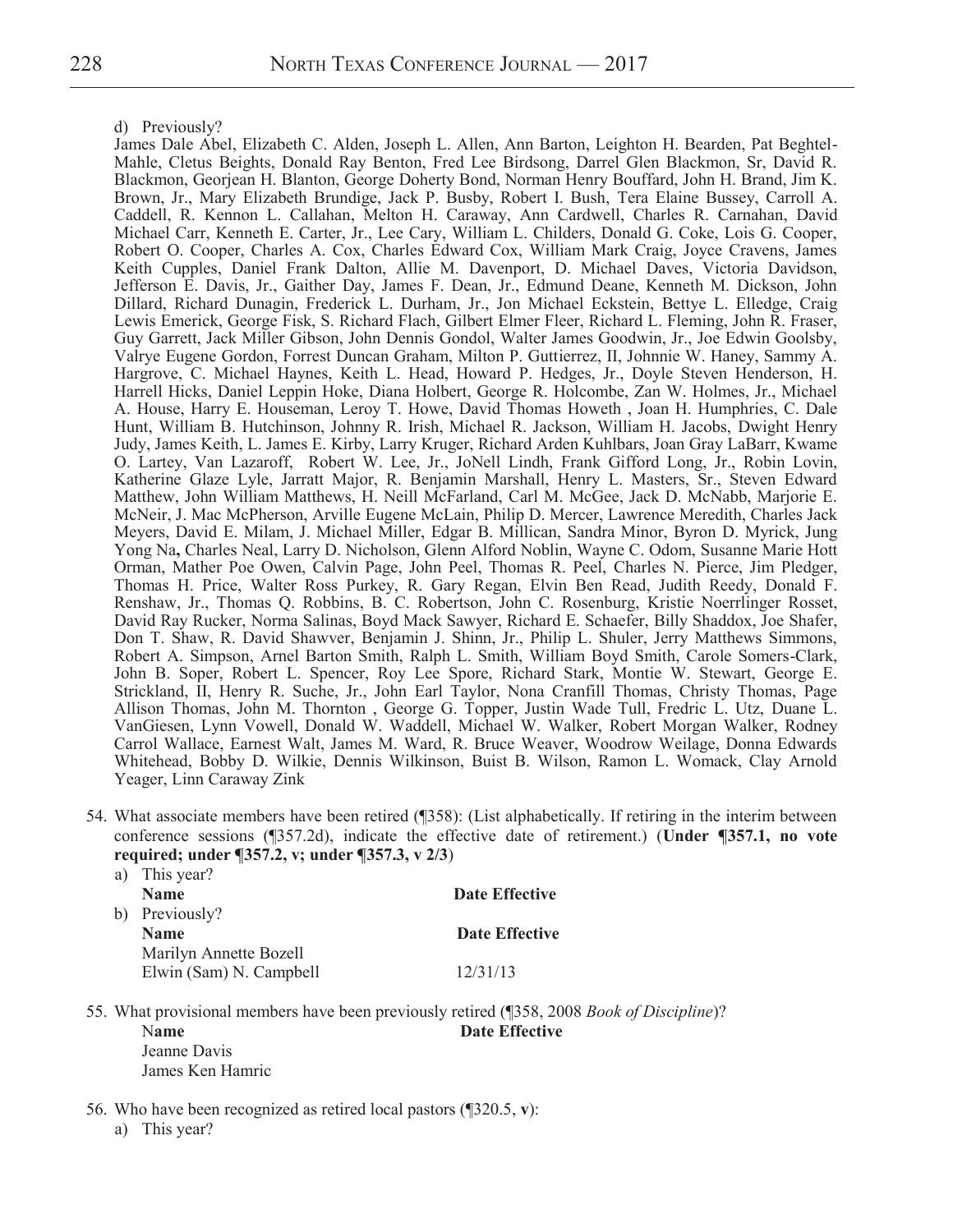| <b>Name</b>              | <b>Years of Service</b> | Date Effective |
|--------------------------|-------------------------|----------------|
| Larry Davis              |                         | 07/01/17       |
| Larry Rathbun            |                         | 07/01/17       |
| $\mathbf{L}$ Designate 0 |                         |                |

#### b) Previously? **Name (Date Effective)**

Joel Arnold, Paul Bailey, Richard Brannan, Bill Brown, Danny Burnette, Nancy Butts, Linda Carmicle, Dennis Lynn Cates, Larry Coleman, Jerry Colgrove, John David, Albert E. Fisher, John Gowling, Charles I. Hahn, Edgar Wilson Halfast, Kay Hord, Joyce Lloyd, Walter Lunde, Jr. 07/01/16, Patricia Mahaffey 07/01/16, JerryMahle, Linda L. Marcum, Ouidga Meyers, Mona Millard 07/01/16, Carlos Nascimento 12/01/15, Louis Pearce, Roberto Ramirez, Sr., John V. Richardson 07/01/16, Bob R. Sivils, Carl H. Sterling, Robert Turk, Sharon Welch, Stanley Welch, David A. Yunker

57. What is the number of clergy members of the Annual Conference:

a) By appointment category and conference relationship?

(NOTES:

- (1) Where applicable, the question numbers on this report form corresponding to each category have been placed in parenthesis following the category title. Where these question numbers appear, the number reported in that category should agree with the number of names listed in the corresponding questions.
- (2) For the three categories of Appointments to Extension Ministries, report as follows: ¶344.1a, c): the number of clergy members appointed within United Methodist connectional structures, including district superintendents, or to an ecumenical agency. ¶344.1b): the number of clergy members appointed to extension ministries, under endorsement by the Division of Chaplains and Related Ministries of the General Board of Higher Education and Ministry.

¶344.1d): the number of clergy members appointed to other valid ministries, confirmed by a two-thirds vote of the Annual Conference.

#### Note: Report those in extension ministry in one category only.

 See the Discipline paragraphs indicated for more detailed description of these appointment categories.)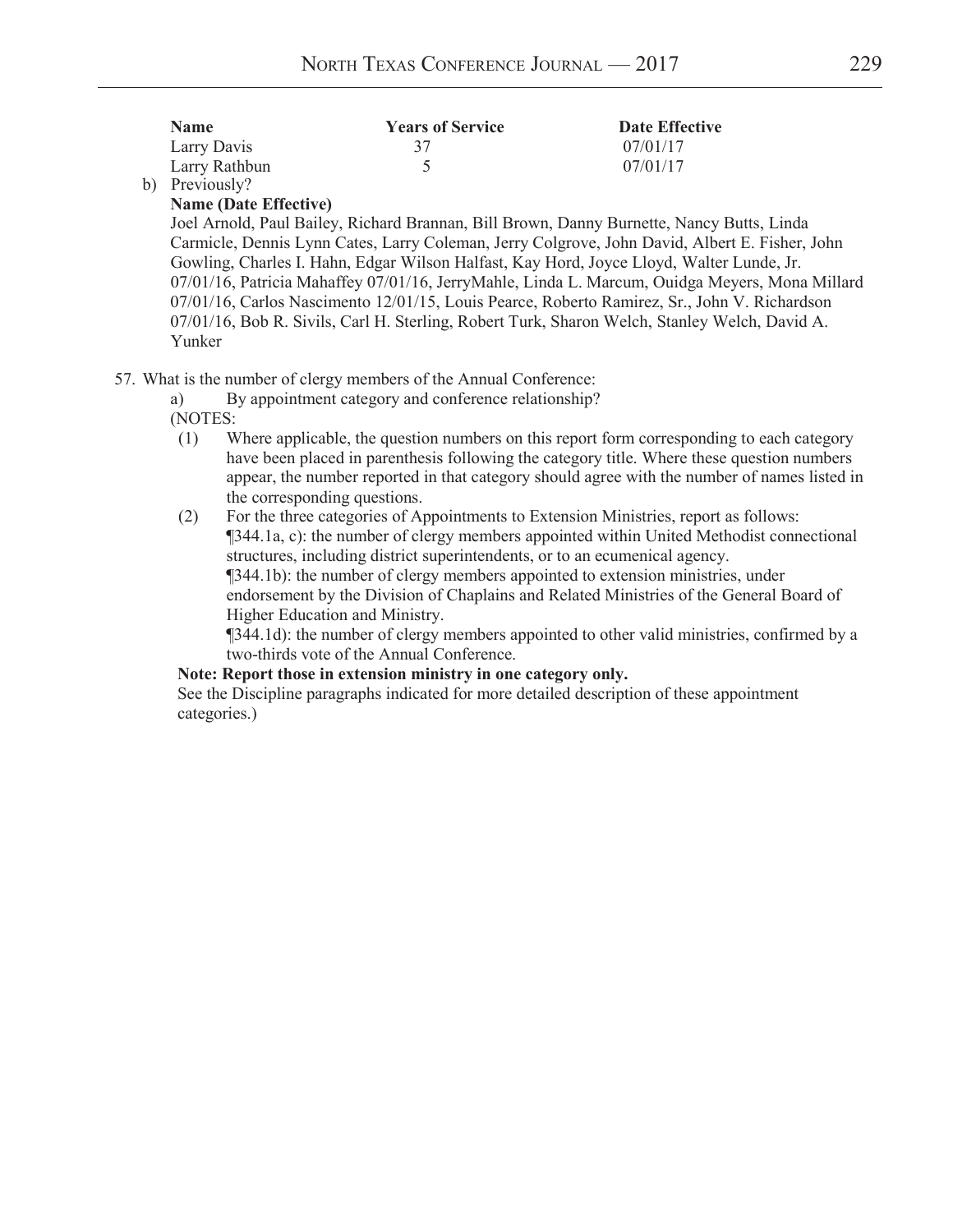### Note: Those approved to serve as a local pastor, but not currently under appointment, are not counted as clergy members of the conference.

|                                                                                                                  | Deacons<br>in Full                           | Elders<br>in Full                            | Provisional                                  | Provisional                                  | Associate<br>Members<br>& Affiliate<br>Members | Full-<br>time<br>Local                       | Part-<br>time<br>Local                       |
|------------------------------------------------------------------------------------------------------------------|----------------------------------------------|----------------------------------------------|----------------------------------------------|----------------------------------------------|------------------------------------------------|----------------------------------------------|----------------------------------------------|
| Categories                                                                                                       | Connection                                   | Connection                                   | Deacons                                      | Elders                                       | With Vote                                      | Pastors                                      | Pastors                                      |
| Pastors and deacons<br>whose primary<br>appointment is to a<br>Local Church (¶[331.1c,<br>339) (74)              | 21                                           | 175                                          | 11                                           | 24                                           | $\overline{2}$                                 | 27                                           | 76                                           |
| Deacons (in full<br>connection and<br>provisional) serving<br>Beyond the Local<br>Church (¶331.1a, b)<br>(77a,b) | 15                                           | <b>XXXXX</b><br><b>XXXXX</b><br><b>XXXXX</b> | $\overline{2}$                               | <b>XXXXX</b><br><b>XXXXX</b><br><b>XXXXX</b> | <b>XXXXX</b><br><b>XXXXX</b><br><b>XXXXX</b>   | <b>XXXXX</b><br><b>XXXXX</b><br><b>XXXXX</b> | <b>XXXXX</b><br><b>XXXXX</b><br><b>XXXXX</b> |
| Appointments to<br><b>Extension Ministries</b><br>$(\text{\textdegree}[316.1; 344.1a, c) (76a))$                 | <b>XXXXX</b><br><b>XXXXX</b><br><b>XXXXX</b> | 23                                           | <b>XXXXX</b><br><b>XXXXX</b><br><b>XXXXX</b> |                                              |                                                |                                              | $\mathbf{1}$                                 |
| Appointments to<br><b>Extension Ministries</b><br>$(\sqrt{316.1}; 344.1b) (76b)$                                 | <b>XXXXX</b><br><b>XXXXX</b><br><b>XXXXX</b> | 5                                            | <b>XXXXX</b><br><b>XXXXX</b><br><b>XXXXX</b> |                                              |                                                | 1                                            |                                              |
| Appointments to<br><b>Extension Ministries</b><br>$(\text{$}316.1; 344.1d)(76c)$                                 | <b>XXXXX</b><br><b>XXXXX</b><br><b>XXXXX</b> | 19                                           | <b>XXXXX</b><br><b>XXXXX</b><br><b>XXXXX</b> | 4                                            |                                                | 3                                            |                                              |
| Appointments to<br>Attend School (¶331.3)<br>(79)                                                                |                                              |                                              |                                              |                                              |                                                | <b>XXXXX</b><br><b>XXXXX</b>                 | <b>XXXXX</b><br>XXXXX                        |
| Appointed to Other<br>Annual Conferences<br>(49)                                                                 | 1                                            | 5                                            |                                              | 1                                            |                                                | <b>XXXXX</b><br><b>XXXXX</b>                 | <b>XXXXX</b><br><b>XXXXX</b>                 |
| On Leave of Absence<br>(50a1, a2)                                                                                | 3                                            | 5                                            | 1                                            |                                              |                                                | <b>XXXXX</b><br><b>XXXXX</b>                 | <b>XXXXX</b><br><b>XXXXX</b>                 |
| On Family Leave<br>(50a3, a4)<br>On Sabbatical Leave                                                             | 2                                            | 1                                            |                                              |                                              |                                                | <b>XXXXX</b><br><b>XXXXX</b>                 | <b>XXXXX</b><br>XXXXX                        |
| (51)                                                                                                             |                                              |                                              |                                              |                                              |                                                | XXXXX<br><b>XXXXX</b>                        | <b>XXXXX</b><br><b>XXXXX</b>                 |
| On Medical Leave<br>(52)                                                                                         |                                              | 3                                            |                                              |                                              |                                                |                                              |                                              |
| On Transitional Leave<br>(50a5)                                                                                  | 5                                            |                                              |                                              |                                              |                                                | <b>XXXXX</b><br>XXXXX                        | <b>XXXXX</b><br>XXXXX                        |
| Retired<br>(53, 54, 55)                                                                                          | 17                                           | 205                                          |                                              | $\sqrt{2}$                                   | $\overline{2}$                                 | XXXXX<br><b>XXXXX</b>                        | <b>XXXXX</b><br>XXXXX                        |
| Total Number,<br><b>Clergy Members</b>                                                                           | 64                                           | 441                                          | 14                                           | 31                                           | $\overline{4}$                                 | 31                                           | $77\,$                                       |
| Grand Total,<br>All Conference<br><b>Clergy Members</b>                                                          | 662                                          |                                              |                                              |                                              |                                                |                                              |                                              |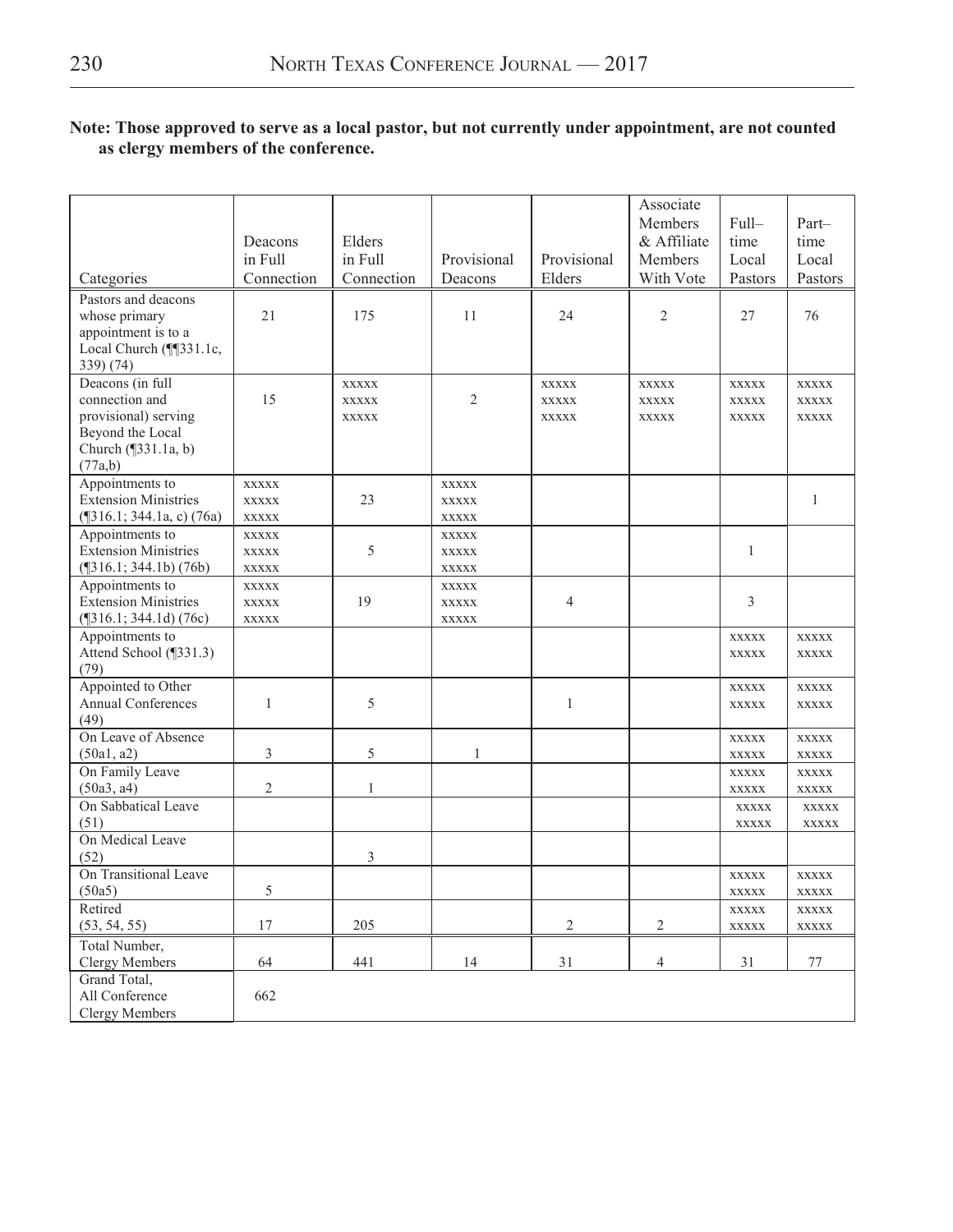|                                                         | <b>Clergy Demographics</b> |            |      |                |      |             |                |             |      |                          |                |           |                |                      |
|---------------------------------------------------------|----------------------------|------------|------|----------------|------|-------------|----------------|-------------|------|--------------------------|----------------|-----------|----------------|----------------------|
|                                                         |                            |            |      |                |      |             |                |             |      | Associate<br>Members $&$ |                |           |                |                      |
|                                                         |                            | Deacons in |      |                |      |             |                |             |      | Affiliate                |                | Full-time |                |                      |
|                                                         |                            | Full       |      | Elders in Full |      | Provisional |                | Provisional |      | Members                  |                | Local     |                | Part-time            |
| Categories                                              |                            | Connection |      | Connection     |      | Deacons     |                | Elders      |      | with Vote                |                | Pastors   |                | <b>Local Pastors</b> |
|                                                         | Male                       | Female     | Male | Female         | Male | Female      | Male           | Female      | Male | Female                   | Mal<br>e       | Female    | Male           | Female               |
| Asian                                                   | 1                          |            | 6    | $\overline{2}$ |      |             |                |             |      |                          |                |           | 4              |                      |
| <b>Black</b>                                            |                            | 3          | 12   | 17             |      |             | $\overline{2}$ |             |      |                          | $\overline{4}$ |           | 5              | 6                    |
| Hispanic                                                |                            |            | 5    |                |      |             |                |             |      |                          | $\overline{2}$ |           | $\overline{2}$ | $\overline{2}$       |
| Native<br>American                                      |                            |            |      |                |      |             |                |             |      |                          |                |           |                |                      |
| Pacific<br>Islander                                     |                            |            |      |                |      |             |                |             |      |                          |                |           |                |                      |
| White                                                   | 12                         | 30         | 124  | 69             | 5    | $\tau$      | 13             | 11          |      |                          | 15             | 10        | 35             | 22                   |
| Multi-Racial                                            |                            |            |      |                |      |             |                |             |      |                          |                |           |                |                      |
| Grand Total,<br>All<br>Conference<br>Clergy<br>Members* | 14                         | 33         | 147  | 89             | 5    | 9           | 17             | 12          |      |                          | 21             | 10        | 46             | 31                   |
|                                                         |                            |            |      |                |      |             |                |             |      |                          |                |           |                |                      |

b) By gender and racial/ethnic identification? (NOTE: See the instruction for item 57 for guidelines to assist in the racial/ethnic identification count.)

#### **PART III CERTIFICATION IN SPECIALIZED MINISTRY**

#### **Note: Indicate credential of persons in Part III: FD, FE, PD, PE, AM, FL, PL, and LM.**

58. Who are the candidates in process for certification in specialized ministry?

| <b>Clergy/Lay Status</b><br>Church Music<br>Mark D. Beggs<br>Lay<br>Diane P. Brown<br>Church Music<br>Lay<br>Dorian Albert<br>Youth<br>Lay<br>Donna Bartholomew<br>Youth<br>Lay<br>Matthew Bell<br>Youth<br>Lay |
|-----------------------------------------------------------------------------------------------------------------------------------------------------------------------------------------------------------------|
|                                                                                                                                                                                                                 |
|                                                                                                                                                                                                                 |
|                                                                                                                                                                                                                 |
|                                                                                                                                                                                                                 |
|                                                                                                                                                                                                                 |
| Chris Boyle<br>Youth<br>Lay                                                                                                                                                                                     |
| Dylan di Donato<br>Youth<br>Lay                                                                                                                                                                                 |
| Joel Eichler<br>Youth<br>Lay                                                                                                                                                                                    |
| Marcia Ketner<br>Youth<br>Lay                                                                                                                                                                                   |
| Christopher Hodges<br>Youth<br>Lay                                                                                                                                                                              |
| David Magallanes<br>Youth<br>Lay                                                                                                                                                                                |
| Brittani Welch<br>Youth<br>Lay                                                                                                                                                                                  |
| Sheila Rowan<br>Older Adult<br>Lay                                                                                                                                                                              |
| Children<br>Alison Jacob<br>Lay                                                                                                                                                                                 |
| Charlene Nelson<br>Children<br>Lay                                                                                                                                                                              |
| Children<br>Susan G. Burden<br>Lay                                                                                                                                                                              |
| Jennifer Welden<br>Christian Education/Children<br>Lay                                                                                                                                                          |
| Susan Hale<br>Christian Education<br>Lay                                                                                                                                                                        |
| Christian Education<br>Molly Trank<br>Lay                                                                                                                                                                       |

59. Who is certified in specialized ministry? (List the areas of specialized ministry. Indicate by an asterisk those certified this year.)

| <b>Name</b>      | <b>Clergy/Lay Status</b> | <b>Specialized Ministry</b>  |
|------------------|--------------------------|------------------------------|
| Virginia Kay Ash | Clergy                   | Children/Christian Education |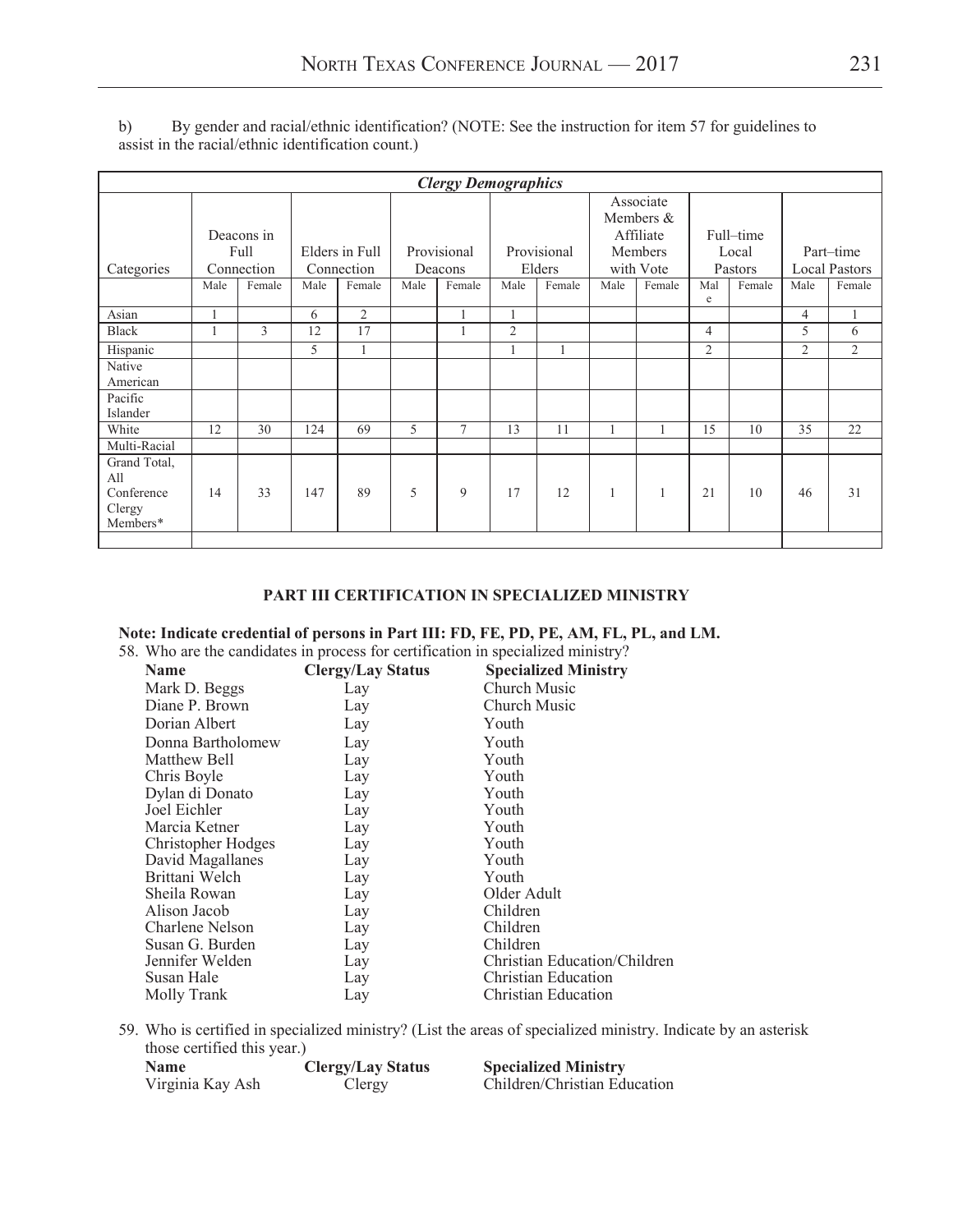| Jo Biggerstaff      | Clergy | <b>Christian Education</b>            |  |
|---------------------|--------|---------------------------------------|--|
| Karan Marshall      | Clergy | Christian Education                   |  |
| Ben Marshall        | Clergy | <b>Christian Education</b>            |  |
| <b>Evelyn Glass</b> | Lay    | <b>Christian Education</b>            |  |
| Linda Wheeler       | Lay    | <b>Christian Education</b>            |  |
| Kelly Williams      | Lay    | <b>Christian Education</b>            |  |
| Debbie Chapman      | Clergy | Church Music                          |  |
| Karen Chraska       | Clergy | Church Music                          |  |
| Terry Heislen       | Clergy | Church Music                          |  |
| <b>Rusty King</b>   | Clergy | Church Music                          |  |
| Tim Morrison        | Clergy | <b>Church Music</b>                   |  |
| Christine Bouton    | Lay    | Church Music                          |  |
| Kristy Hassell      | Lay    | <b>Church Music</b>                   |  |
| Polly Rains         | Lay    | <b>Church Music</b>                   |  |
| Georgia Harrison    | Clergy | Youth                                 |  |
| Greg Humphries      | Lay    | <b>Church Business Administration</b> |  |
| Joan Gray LaBarr    | Clergy | Christian Communication               |  |
| John A. Lovelace    | Lay    | <b>Christian Communication</b>        |  |

| 60. Who are transferred in as a certified person in specialized ministry? |                          |                             |                           |  |  |
|---------------------------------------------------------------------------|--------------------------|-----------------------------|---------------------------|--|--|
| <b>Name</b>                                                               | <b>Clergy/Lay Status</b> | <b>Specialized Ministry</b> | <b>Sending Conference</b> |  |  |

- 61. Who are transferred out as a certified person in specialized ministry? **Name Clergy/Lay Status Specialized Ministry Receiving Conference**
- 62. Who have been removed as a certified person in specialized ministry? **Name Clergy/Lay Status Specialized Ministry**

#### **PART IV CERTIFIED LAY MINISTRY (¶(¶ 271, and 666.10** *The Book of Discipline***)**

63. Who are certified as lay ministers (¶ 268, and 666.10)? (List alphabetically giving full name—first, middle, last—in that order, by district)<br>Name

| <b>Name</b>          | <b>District</b> |                                 |
|----------------------|-----------------|---------------------------------|
| Virgil Aldag         | NC.             | Lake Cities                     |
| <b>Steve Gibbs</b>   | EA              | Oak Grove: Wilson Chapel/Rosser |
| Lori Massey          | EA              | <b>FUMC Bonham</b>              |
| Mead McGee           | NW              | Tioga                           |
| Dwight V. Harry, Sr. | <b>ME</b>       | <b>Hamilton Park</b>            |

#### **PART V DIACONAL MINISTERS (Paragraph numbers in questions 64-71 refer to The 1992** *Book of Discipline***)**

|             | 64. Who are transferred in as diaconal ministers (1312)? |      |
|-------------|----------------------------------------------------------|------|
| <b>Name</b> | <b>Previous Annual Conference</b>                        | Date |

65. Who are transferred out as diaconal ministers (¶312)?  **Name Previous Annual Conference Date**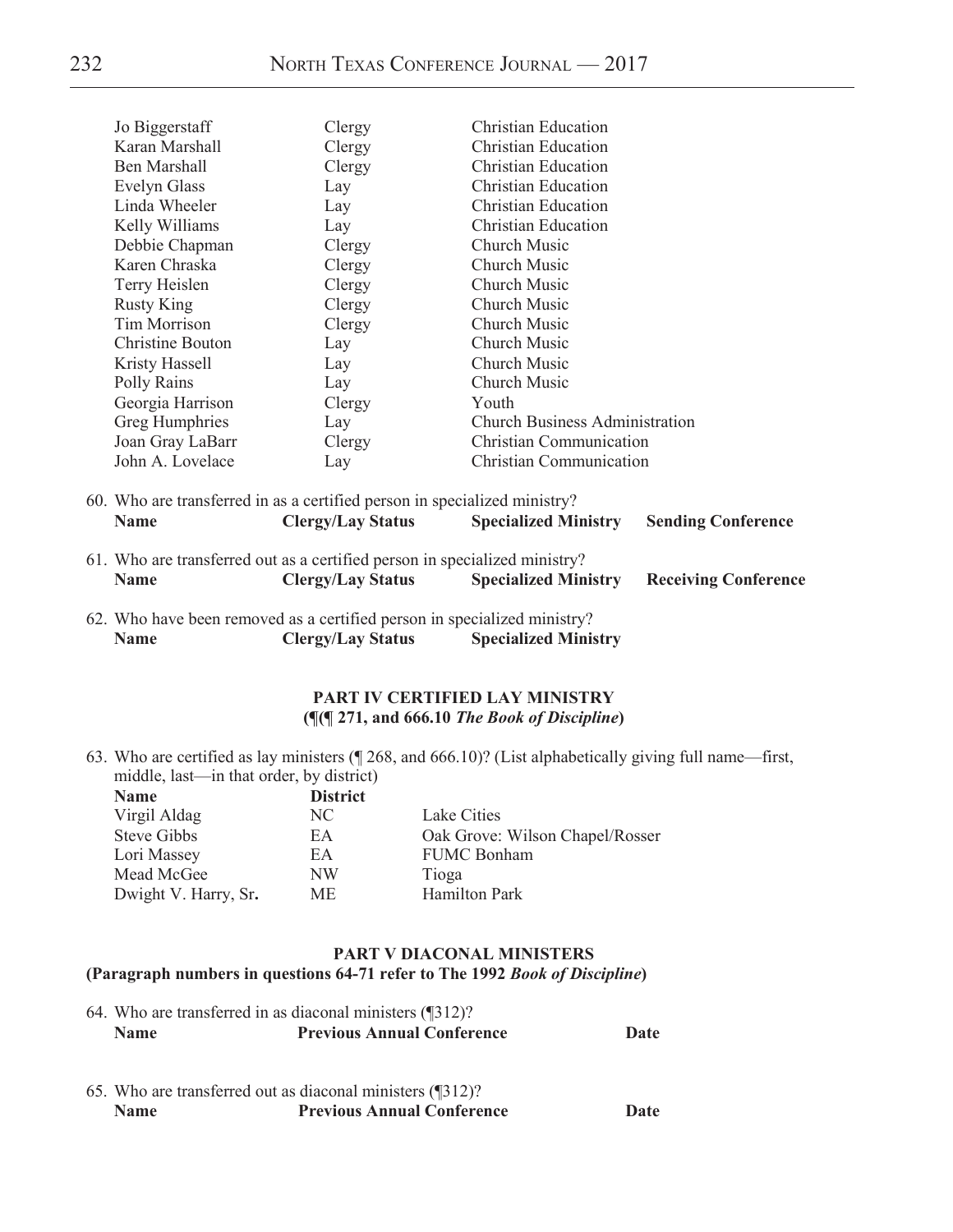- 66. Who have had their conference relationship as diaconal ministers terminated by Annual Conference action (¶313.3)? (**Under ¶313.3a, no vote; under ¶313.3b, v 2/3**) **Name Date Effective**
- 67. What diaconal ministers have died during the year?

| a) Effective: |               |               |
|---------------|---------------|---------------|
| <b>Name</b>   | Date of Birth | Date of Death |
| b) Retired:   |               |               |
| <b>Name</b>   | Date of Birth | Date of Death |

68. What diaconal ministers have been granted leaves of absence under ¶313.1a, c, d) (disability, study/sabbatical, or personal leave): (**v**) **Name Type of Leave Date Originally Granted** 

- 69. What diaconal ministers have been granted an extended leave (¶313.1e): **Date Originally Granted**
- 70. Who have returned to active status from extended leave (¶313.1e)? (v)? **Name Date Originally Granted**
- 71. Who have taken the retired relationship to the Annual Conference as diaconal ministers (¶313.2): (**Under ¶313.2b, v 2/3**)
	- a) This year?
		- **Name (Date Effective)**
	- b) Previously?  **Name (Date Effective)**  Grace Ashley, Jane Bach, Philip Eldridge Baker, Linda Elms, Royce Hardaway, Ann Love, Doris V. Manning, Opal Peyron, Margaret Robinson, Lillian Sills, Elaine M. Ward, Jan Wiksten

#### **PART VI APPOINTMENTS AND CONCLUDING BUSINESS**

#### 72. Who are approved for less than full-time service?

a) What associate members and elders (full and provisional) are approved for appointment to less than full-time service, what is the total number of years for which such approval has been granted to each, and for what fraction of full-time service (in one-quarter, one-half, or three-quarter increments) is approval granted **[1338.2, 342.2, 1506**)? (**v** 2/3, after **8** years **v** 3/4):

| .<br><b>Name</b>                                                                                                                                                                                                                                                                                            | Appointment | <b>Fraction of Full Time</b> |
|-------------------------------------------------------------------------------------------------------------------------------------------------------------------------------------------------------------------------------------------------------------------------------------------------------------|-------------|------------------------------|
| Howard Strickland (346.1)                                                                                                                                                                                                                                                                                   | (13)        | One-Quarter Time             |
| Duk Kun Kim (346.1)                                                                                                                                                                                                                                                                                         | 9)          | Three-Quarters Time          |
| Nakhoon Cho (346.1)                                                                                                                                                                                                                                                                                         | (5)         | Three-Quarter Time           |
| Sung Chol Kwon (346.1)                                                                                                                                                                                                                                                                                      | (3)         | One-Half Time                |
| Rebecca Grogan (338.2)                                                                                                                                                                                                                                                                                      | (2)         | One-Half Time                |
| Judith (Judi) Brandt (338.2)                                                                                                                                                                                                                                                                                | (1)         | Three-Quarter Time           |
| Erika Fadel (338.2)                                                                                                                                                                                                                                                                                         | (1)         | One-Quarter Time             |
| $\mathbf{1}$ , $\mathbf{1}$ , $\mathbf{1}$ , $\mathbf{1}$ , $\mathbf{1}$ , $\mathbf{1}$ , $\mathbf{1}$ , $\mathbf{1}$ , $\mathbf{1}$ , $\mathbf{1}$ , $\mathbf{1}$ , $\mathbf{1}$ , $\mathbf{1}$ , $\mathbf{1}$ , $\mathbf{1}$ , $\mathbf{1}$ , $\mathbf{1}$ , $\mathbf{1}$ , $\mathbf{1}$ , $\mathbf{1}$ , |             | $\sim$                       |

 b) What deacons in full connection and provisional deacons are approved for appointment to less than full-time service (¶331.7)?

| <b>Name</b>          | Appointment | <b>Fraction of Full Time</b> |
|----------------------|-------------|------------------------------|
| Patricia Froehlich   | (6)         | Three-Quarter Time           |
| Patricia Grable      | (2)         | One-Quarter Time             |
| Kay Ash              |             | One-Half Time                |
| <b>Kathy Nations</b> |             | One-Half Time                |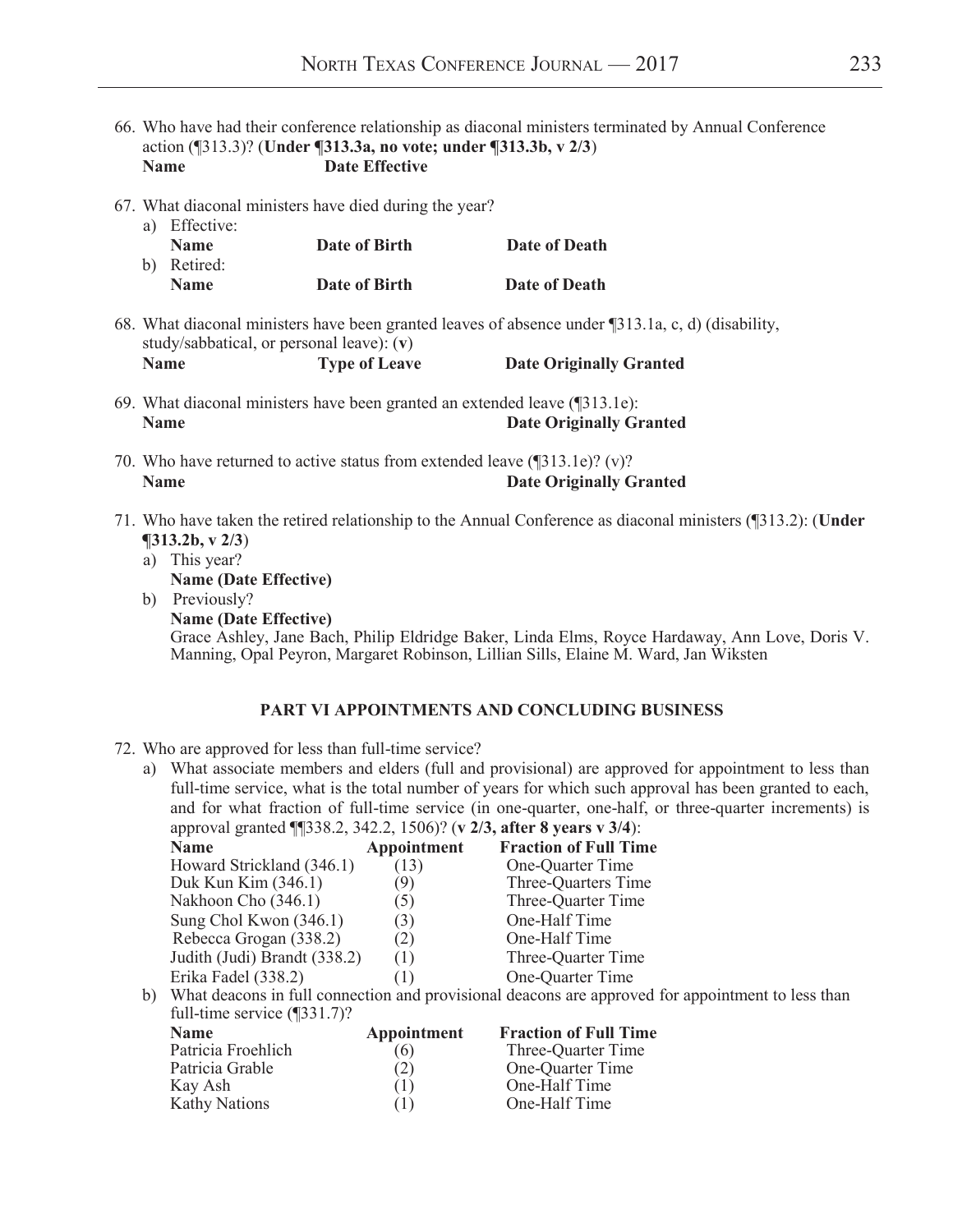73. Who have been appointed as interim pastors under the provisions of ¶338.3 since the last session of the annual conference, and for what period of time?

| <b>Name</b>     | Appointment          |                                      |
|-----------------|----------------------|--------------------------------------|
| Ward Livingston | Oak Grove UMC        | December 18, 2016 – January 27, 2017 |
| Ben Shinn       | <b>St. Marks UMC</b> | March 23 to April 24, 2017           |
| Keith Head      | <b>FUMC</b> Terrell  | May $22 -$ June 30, 2017             |

- 74. What elders, deacons (full connection and provisional), associate members, local and supply pastors are appointed to ministry to the local church and where are they appointed for the ensuing year? (Attach a list.)
- 75. What changes have been made in appointments since the last annual conference session? (Attach list. Include and identify Appointments Beyond the Local Church (Deacons) and Appointments to Extension Ministries (Elders). Give effective dates of all changes.)
- 76. What elders (full connection and provisional), associate members and local pastors are appointed to extension ministries for the ensuing year: (Attach a list) See Appointments (Blue pages)
	- a) Within the connectional structures of United Methodism (¶344.1a, c)?
	- b) To ministries endorsed by the Board of Higher Education and Ministry (344.1b)?
	- c) To other valid ministries under the provisions of ¶344.1d? **(v 2/3)**
- 77. Who are appointed as deacons (full connection and provisional) for the ensuing year? (Attach a list.) See Appointments (Blue pages)
	- a) Through non-United Methodist agencies and settings beyond the local church (¶331.1a)?
	- b) Through United Methodist Church-related agencies and schools within the connectional structures of The United Methodist Church (¶331.1b)?
- 78. Who are appointed to attend school (¶416.6)? (List alphabetically all those whose prime appointment is to attend school.)

**Name Clergy Status School** 

- 79. Where are the diaconal ministers appointed for the ensuing year (¶310) [**1992 Discipline**]? Alan Hitt (NC) – First United Methodist Church, Coppell
- 80. What other personal notations should be made? (Include such matters as changes in pension credit (¶1506.5), corrections or additions to matters reported in the "Business of the Annual Conference" form in previous years, and legal name changes of clergy members and diaconal ministers.)

 Camille Reeder (PD) to Camille May (PD) Cindy Shirley (FLP) to Cindy Palmer (FLP) Jana Showman (PLP) to Jana Lunardon (PLP) Price UMC (Northwest District) closed 7/1/2016. Ron Bentley, FD, Rio Texas, is starting his  $7<sup>th</sup>$  year in the NTC as ¶346.1. We just learned of his appointment this year.

81. Where and when shall the next Conference Session be held (¶603.2, 3)? First UMC, Richardson, TX on June 3-5, 2018.